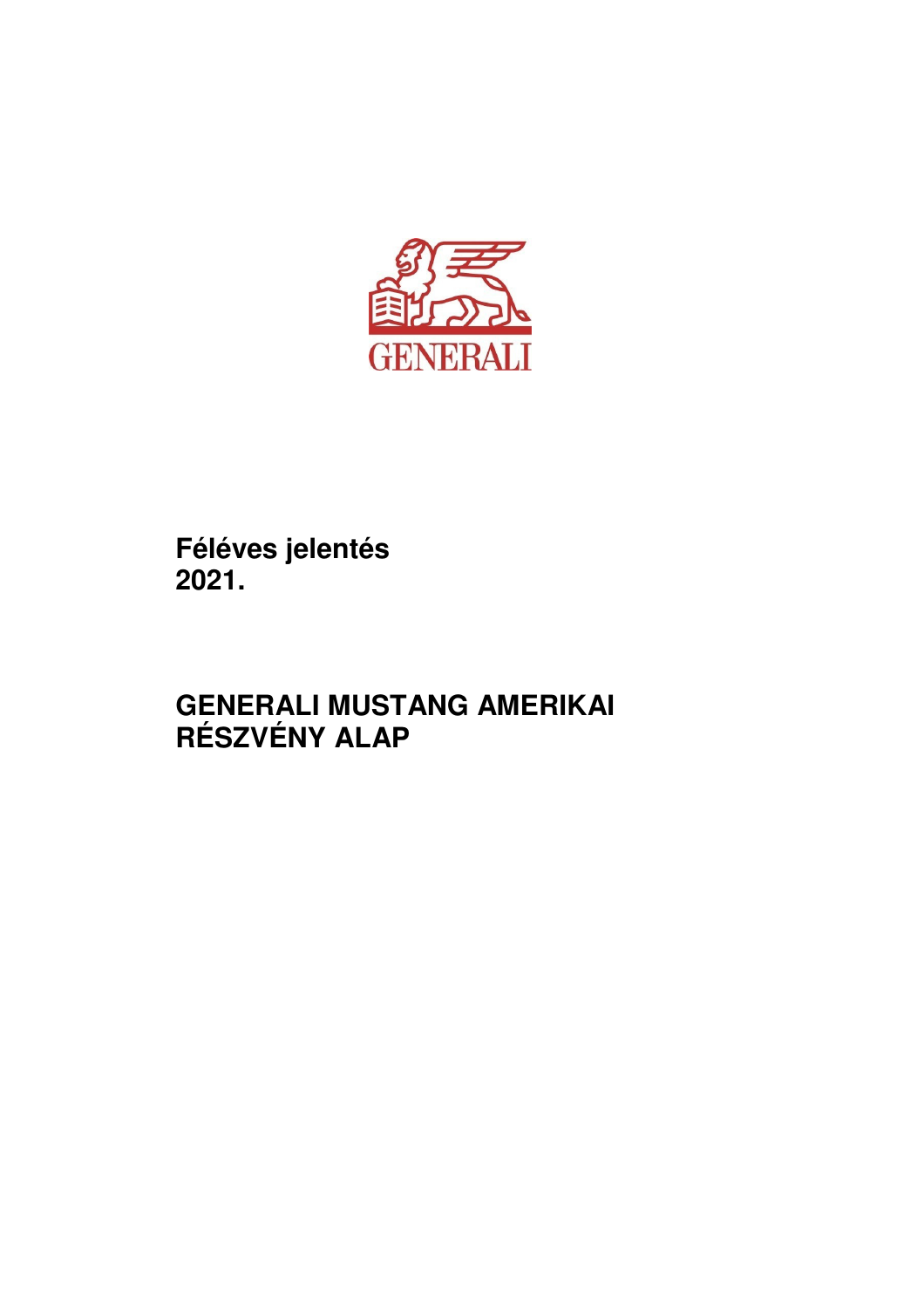# **Generali Mustang Amerikai Részvény Alap**

# **I. Alapadatok**

| Az Alap működési formája:                                   | nyilvános                                                                           |
|-------------------------------------------------------------|-------------------------------------------------------------------------------------|
| Az Alap fajtája:                                            | nyíltvégű                                                                           |
| Az Alap elsődleges<br>eszközkategóriájának típusa:          | értékpapíralap                                                                      |
| Az Alap futamideje:                                         | határozatlan                                                                        |
| Az Alap harmonizációja:                                     | ÁÉKBV-irányelv alapján nem harmonizált                                              |
| Alapkezelő neve, székhelye:                                 | Generali Alapkezelő Zrt. (székhely: 1066. Budapest, Teréz krt. 42-44.)              |
| Letétkezelő neve, székhelye:                                | UniCredit Bank Hungary Zrt. (székhely: 1054 Budapest, Szabadság tér<br>$5-6.$       |
| Vezető forgalmazó neve,<br>székhelye:                       | UniCredit Bank Hungary Zrt. (székhely: 1054 Budapest, Szabadság tér<br>$5-6.$       |
| Forgalmazók nevei, székhelyei:                              | Generali Mustang Amerikai Részvény Alap "A" sorozat forgalmazói:                    |
|                                                             | Budapest Bank Zrt. (1138 Budapest, Váci út 193.)                                    |
|                                                             | Concorde Értékpapír Zrt. (székhely: 1123 Budapest, Alkotás u. 50.)                  |
|                                                             | Erste Befektetési Zrt. (székhely: 1138 Budapest, Népfürdő u. 24-26.)                |
|                                                             | Magyar Takarékszövetkezeti Bank Zrt. (székhely: 1122 Budapest,<br>Pethényi köz 10.) |
|                                                             | Raiffeisen Bank Zrt. (székhely: 1054 Budapest, Akadémia u. 6.)                      |
|                                                             | Sberbank Magyarország Zrt. (székhely: 1088 Budapest, Rákóczi út 7.)                 |
|                                                             | SPB Befektetési Zrt. (székhely: 1051 Budapest, Vörösmarty tér 7-8.)                 |
|                                                             | Generali Mustang Amerikai Részvény Alap "B" sorozat forgalmazói:                    |
|                                                             | Concorde Értékpapír Zrt. (székhely: 1123 Budapest, Alkotás u. 50.)                  |
|                                                             | Erste Befektetési Zrt. (székhely: 1138 Budapest, Népfürdő u. 24-26.)                |
|                                                             | Raiffeisen Bank Zrt. (székhely: 1054 Budapest, Akadémia u. 6.)                      |
|                                                             | Sberbank Magyarország Zrt. (székhely: 1088 Budapest, Rákóczi út 7.)                 |
| Az Alap által kibocsátott<br>hafaktatási januak ICINI kádia | "A" sorozat: HU0000705603, névérték: 1,- Ft                                         |

**befektetési jegyek ISIN kódja, névértéke:** 

"A" sorozat: HU0000705603, névérték: 1,- Ft "B" sorozat: HU0000710702, névérték: 0.01,- USD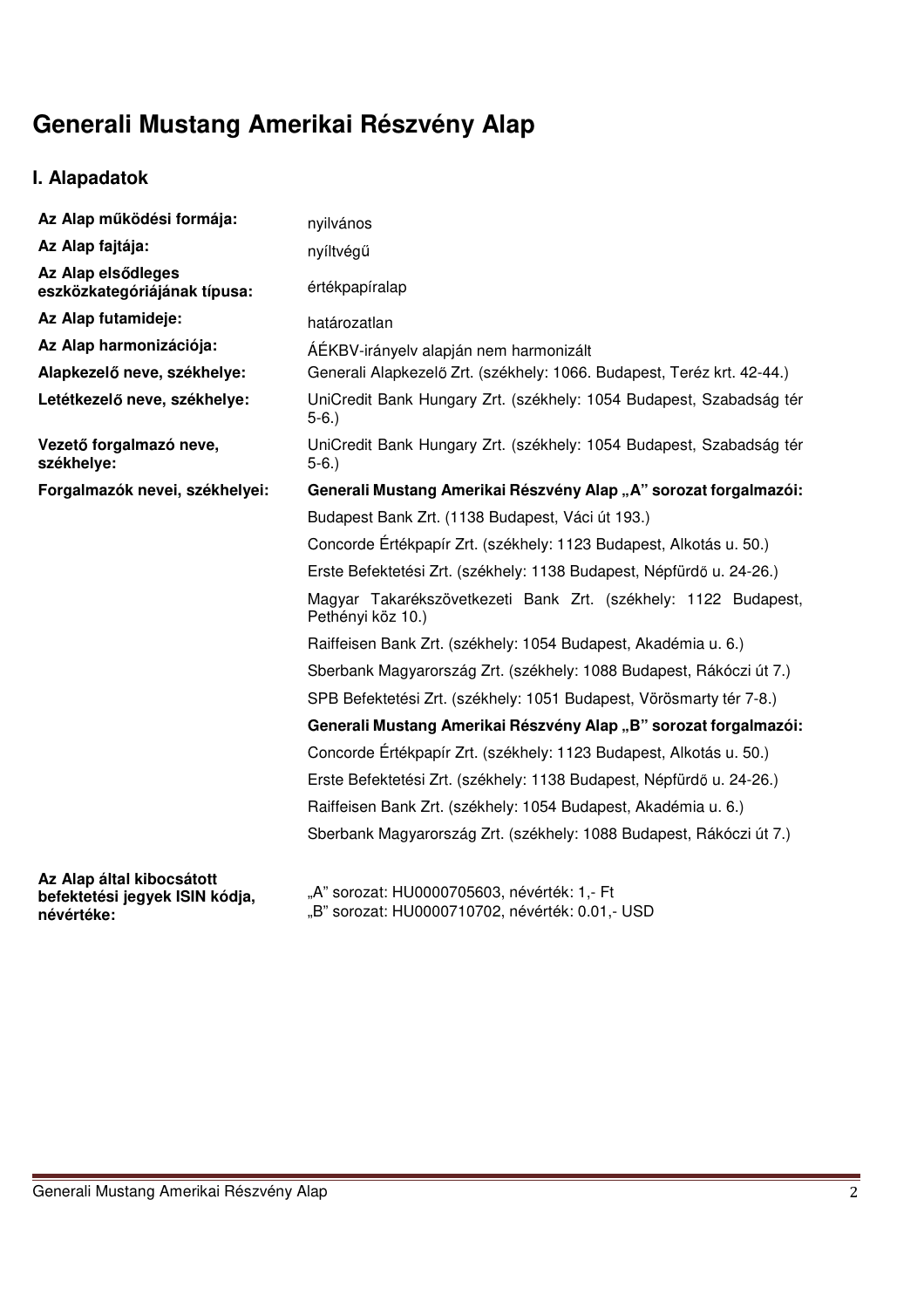## **II. Vagyonkimutatás**

**Vonatkozási dátum** 

A befektetési alap eszközeinek és forrásainak tételes összetétele a befektetési politikában meghatározott kategóriák szerint az időszak elején és végén (2020.12.31-re és 2021.06.30-ra érvényes nettó eszközértékek alapján).

| 2020.12.31                                   |                    |            |         |
|----------------------------------------------|--------------------|------------|---------|
| <b>Megnevezés</b>                            | Eszközérték Deviza |            | Arány   |
|                                              |                    |            |         |
| NETTÓ ESZKÖZÉRTÉK                            | 11,397,286,313     | <b>HUF</b> | 100.00% |
| ÖSSZES ESZKÖZ                                | 11,419,555,325     | <b>HUF</b> | 100.19% |
| Pénzpiaci eszközök                           | 744,915,568        | <b>HUF</b> | 6.53%   |
| Generali Mustang Amerikai Részvény Alap-HUF  | 496,098,806        | <b>HUF</b> | 4.35%   |
| Generali Mustang Amerikai Részvény Alap- USD | 248,816,762        | <b>HUF</b> | 2.18%   |
| <b>Állampapírok</b>                          | 948,889,850        | <b>HUF</b> | 8.33%   |
| Államkötvények                               | 100,016,200        | <b>HUF</b> | 0.88%   |
| 2023/B MÁK                                   | 100,016,200        | <b>HUF</b> | 0.88%   |
| Diszkont kincstárjegy                        | 848,873,650        | <b>HUF</b> | 7.45%   |
| 21/04/21 DKJ                                 | 599,491,800        | <b>HUF</b> | 5.26%   |
| 21/08/25 DKJ                                 | 49,893,250         | <b>HUF</b> | 0.44%   |
| 21/10/20 DKJ                                 | 199,488,600        | <b>HUF</b> | 1.75%   |
| Kollektív befektetési értékpapírok (ETF)     | 3,022,969,794      | <b>HUF</b> | 26.52%  |
| <b>Energy Sector ETF</b>                     | 174,684,132        | <b>HUF</b> | 1.53%   |
| <b>ETFMG Prime Cyber Security ETF</b>        | 213,950,520        | <b>HUF</b> | 1.88%   |
| <b>Financial Sector ETF</b>                  | 175,323,456        | <b>HUF</b> | 1.54%   |
| <b>Industrial Sector ETF</b>                 | 197,484,210        | <b>HUF</b> | 1.73%   |
| iShares Biotech ETF                          | 112,617,672        | <b>HUF</b> | 0.99%   |
| SPDR Technology Select Sector ETF            | 289,970,604        | <b>HUF</b> | 2.54%   |
| Spider                                       | 655,944,045        | <b>HUF</b> | 5.76%   |
| Vaneck Vectors Semiconductor                 | 129,898,742        | <b>HUF</b> | 1.14%   |
| Vanguard S&P 500 ETF                         | 1,073,096,413      | <b>HUF</b> | 9.42%   |
| Részvények                                   | 6,697,283,077      | <b>HUF</b> | 58.76%  |
| 3M Corp                                      | 15,592,666         | <b>HUF</b> | 0.14%   |
| <b>Abbott Laboratories</b>                   | 45,581,125         | <b>HUF</b> | 0.40%   |
| Abbvie Inc.                                  | 63,724,248         | <b>HUF</b> | 0.56%   |
| Accenture                                    | 36,894,867         | <b>HUF</b> | 0.32%   |
| Adobe                                        | 92,947,302         | <b>HUF</b> | 0.82%   |
| <b>Advanced Micro Devices</b>                | 20,453,164         | <b>HUF</b> | 0.18%   |
| <b>AES</b>                                   | 10,481,940         | <b>HUF</b> | 0.09%   |
| Akamai Technologies Inc.                     | 9,365,947          | <b>HUF</b> | 0.08%   |
| Albemarle Corp                               | 15,353,291         | <b>HUF</b> | 0.13%   |
| Alexion Pharmaceuticals                      | 16,260,834         | HUF        | 0.14%   |
| Align Technology                             | 11,123,226         | <b>HUF</b> | 0.10%   |
| Alphabet Inc class A                         | 286,640,766        | <b>HUF</b> | 2.51%   |
| Altria                                       | 14,630,112         | <b>HUF</b> | 0.13%   |
| Amazon.com                                   | 338,968,246        | <b>HUF</b> | 2.97%   |
| American Electric Power                      | 9,904,467          | <b>HUF</b> | 0.09%   |
| <b>American Express</b>                      | 17,976,899         | <b>HUF</b> | 0.16%   |
| American International Group                 | 5,629,025          | <b>HUF</b> | 0.05%   |
| American Tower                               | 33,372,713         | <b>HUF</b> | 0.29%   |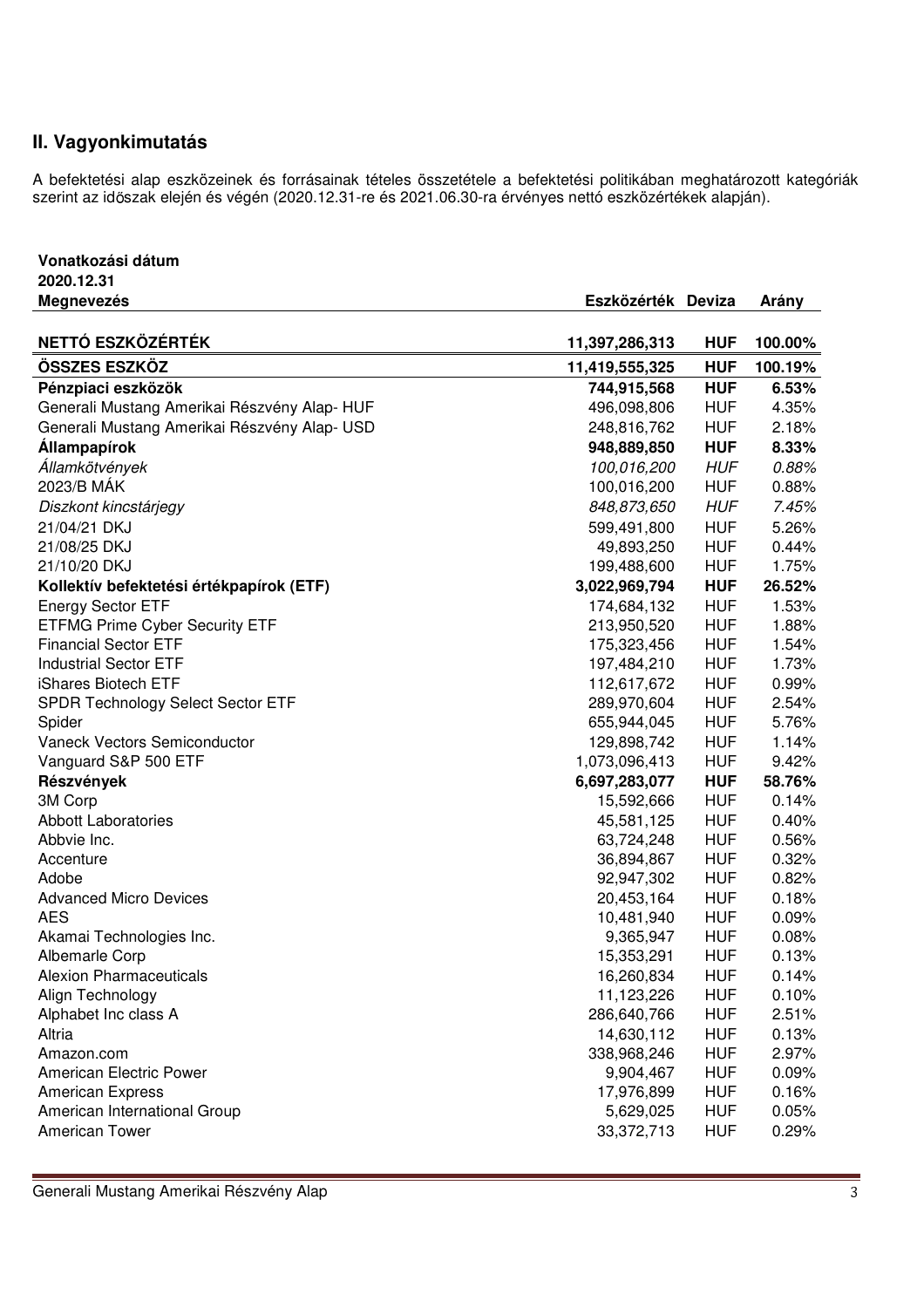| <b>AMGEN</b>                      | 27,347,604  | <b>HUF</b>               | 0.24%          |
|-----------------------------------|-------------|--------------------------|----------------|
| Anthem                            | 19,095,864  | <b>HUF</b>               | 0.17%          |
| Apache                            | 4,219,538   | <b>HUF</b>               | 0.04%          |
| Apple                             | 457,697,701 | <b>HUF</b>               | 4.02%          |
| <b>Applied Materials</b>          | 16,680,409  | <b>HUF</b>               | 0.15%          |
| Arista Networks                   | 10,800,487  | <b>HUF</b>               | 0.09%          |
| AT & T Inc                        | 42,760,368  | <b>HUF</b>               | 0.38%          |
| <b>Bank Of America</b>            | 67,597,362  | <b>HUF</b>               | 0.59%          |
| <b>Baxter Intl</b>                | 17,895,125  | <b>HUF</b>               | 0.16%          |
| <b>Becton Dickinson</b>           | 18,601,355  | <b>HUF</b>               | 0.16%          |
| Berkshire Hathaway Inc.           | 117,213,067 | <b>HUF</b>               | 1.03%          |
| Biogen Idec                       | 7,281,157   | <b>HUF</b>               | 0.06%          |
| <b>BlackRock</b>                  | 26,819,642  | <b>HUF</b>               | 0.24%          |
| <b>Blackstone Group</b>           | 19,271,902  | <b>HUF</b>               | 0.17%          |
| <b>Boeing</b>                     | 25,461,153  | <b>HUF</b>               | 0.22%          |
| <b>Booking Holdings</b>           | 33,115,050  | <b>HUF</b>               | 0.29%          |
| BorgWarner                        | 5,744,995   | <b>HUF</b>               | 0.05%          |
| <b>Boston Scientific</b>          | 12,828,110  | <b>HUF</b>               | 0.11%          |
| <b>Bristol-Myers</b>              | 29,512,385  | <b>HUF</b>               | 0.26%          |
| Bristol-Myers SQW RTS 03/31/19    | 102,604     | <b>HUF</b>               | 0.00%          |
| British Am Tobacco ADR            | 5,574,013   | <b>HUF</b>               | 0.05%          |
| Broadcom Ltd.                     | 42,314,700  | <b>HUF</b>               | 0.37%          |
| Cabot Oil                         | 4,841,021   | <b>HUF</b>               | 0.04%          |
| <b>Capital One Financials</b>     | 10,287,913  | <b>HUF</b>               | 0.09%          |
| Carlyle Group                     | 18,697,997  | <b>HUF</b>               | 0.16%          |
| <b>Carrier Global</b>             | 11,216,419  | <b>HUF</b>               | 0.10%          |
|                                   |             | <b>HUF</b>               | 0.24%          |
| Caterpillar                       | 27,062,734  | <b>HUF</b>               | 0.13%          |
| Centene                           | 14,280,417  | <b>HUF</b>               | 0.04%          |
| CenturyLink<br>Cerner             | 4,348,890   | <b>HUF</b>               | 0.10%          |
| <b>CF</b> Industries              | 11,668,406  |                          |                |
| <b>Charles Schwab</b>             | 5,755,403   | <b>HUF</b><br><b>HUF</b> | 0.05%          |
|                                   | 8,674,586   |                          | 0.08%<br>0.17% |
| <b>Charter Communications</b>     | 19,671,851  | <b>HUF</b>               |                |
| Chevron                           | 33,122,797  | <b>HUF</b><br><b>HUF</b> | 0.29%          |
| Chipotle<br>Chubb                 | 10,308,802  |                          | 0.09%          |
|                                   | 11,442,413  | <b>HUF</b>               | 0.10%          |
| Cigna                             | 30,952,202  | <b>HUF</b>               | 0.27%          |
| <b>Cisco Systems</b>              | 53,227,440  | <b>HUF</b>               | 0.47%          |
| Citi Group New                    | 64,173,262  | <b>HUF</b>               | 0.56%          |
| Cloudera Inc.                     | 16,545,110  | <b>HUF</b>               | 0.15%          |
| CME Group Inc.                    | 10,826,878  | <b>HUF</b>               | 0.09%          |
| Coca Cola                         | 48,921,667  | <b>HUF</b>               | 0.43%          |
| Cognizant Tech Solutions Corp.    | 12,184,326  | <b>HUF</b>               | 0.11%          |
| Colgate                           | 12,713,627  | <b>HUF</b>               | 0.11%          |
| Comcast                           | 62,326,656  | <b>HUF</b>               | 0.55%          |
| Conoco                            | 11,891,426  | <b>HUF</b>               | 0.10%          |
| <b>Constellation Brands Inc-A</b> | 8,142,089   | <b>HUF</b>               | 0.07%          |
| Corning                           | 5,352,480   | <b>HUF</b>               | 0.05%          |
| Corteva                           | 1,911,287   | <b>HUF</b>               | 0.02%          |
| Costco Wholesale                  | 28,009,825  | <b>HUF</b>               | 0.25%          |
| Crown Castle Intl.                | 23,668,369  | <b>HUF</b>               | 0.21%          |
| Cummins                           | 10,129,568  | <b>HUF</b>               | 0.09%          |
| <b>CVS Caremark</b>               | 22,340,657  | <b>HUF</b>               | 0.20%          |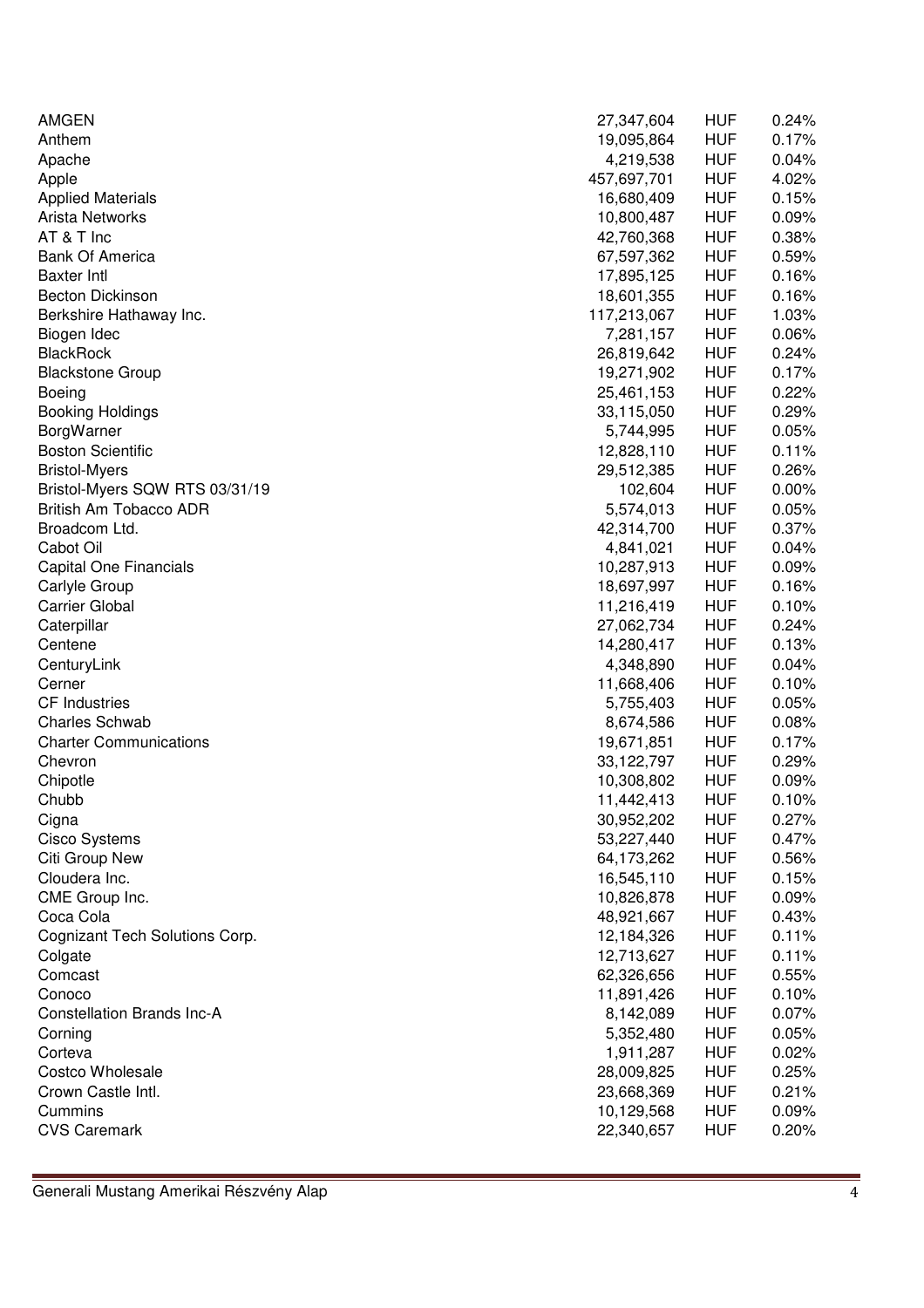| <b>CSX Corp</b>                               | 12,143,439   | <b>HUF</b> | 0.11% |
|-----------------------------------------------|--------------|------------|-------|
| Danaher                                       | 33,027,775   | <b>HUF</b> | 0.29% |
| Deere                                         | 16,000,942   | <b>HUF</b> | 0.14% |
| Delta                                         | 8,967,634    | <b>HUF</b> | 0.08% |
| Devon Energy                                  | 7,992,145    | <b>HUF</b> | 0.07% |
| <b>Digital Realty Trust</b>                   | 16,593,877   | <b>HUF</b> | 0.15% |
| Discover Financial                            | 10,768,000   | <b>HUF</b> | 0.09% |
| <b>Dollar Tree</b>                            | 10,441,202   | <b>HUF</b> | 0.09% |
| Dow                                           | 10,991,318   | <b>HUF</b> | 0.10% |
| Dowdupoint Inc.                               | 14,082,750   | <b>HUF</b> | 0.12% |
| <b>DR Horton</b>                              | 8,197,620    | <b>HUF</b> | 0.07% |
| Duke Energy                                   | 12,251,827   | <b>HUF</b> | 0.11% |
| DXC Technology                                | 3,828,510    | <b>HUF</b> | 0.03% |
| <b>EBAY</b>                                   | 10,459,638   | <b>HUF</b> | 0.09% |
| Edison International                          | 7,472,062    | <b>HUF</b> | 0.07% |
| <b>Edwards Lifesciences</b>                   | 16,276,892   | <b>HUF</b> | 0.14% |
| Eli Lilly                                     | 37,654,697   | <b>HUF</b> | 0.33% |
| <b>EOG Resources</b>                          | 3,707,336    | <b>HUF</b> | 0.03% |
| Exxon Mobil                                   | 44,125,845   | <b>HUF</b> | 0.39% |
| F5 Networks                                   | 10,463,504   | <b>HUF</b> | 0.09% |
| Facebook                                      | 162,453,715  | <b>HUF</b> | 1.43% |
| FedEx Corp.                                   | 7,720,060    | <b>HUF</b> | 0.07% |
| <b>Fidelity National Information Services</b> | 25,238,727   | <b>HUF</b> | 0.22% |
| FirstEnergy Corp.                             | 2,730,657    | <b>HUF</b> | 0.02% |
| Flir Systems Inc                              | 6,516,644    | <b>HUF</b> | 0.06% |
| Ford                                          | 6,534,486    | <b>HUF</b> | 0.06% |
| Fox                                           | 3,463,649    | <b>HUF</b> | 0.03% |
| Freeport-McMoRan                              | 19,343,268   | <b>HUF</b> | 0.17% |
| General Dynamics                              | 17,701,246   | <b>HUF</b> | 0.16% |
| <b>General Electric</b>                       | 20,874,672   | <b>HUF</b> | 0.18% |
| General Motors Co                             | 9,286,553    | <b>HUF</b> | 0.08% |
| <b>Gilead Sciences</b>                        | 17,324,194   | <b>HUF</b> | 0.15% |
| Goldman Sachs Group                           | 21,564,622   | <b>HUF</b> | 0.19% |
| Halliburton                                   | 5,620,104    | <b>HUF</b> | 0.05% |
| <b>HCA Holdings Inc.</b>                      | 17,116,339   | <b>HUF</b> | 0.15% |
| Hess                                          | 10,988,344   | <b>HUF</b> | 0.10% |
| Hewlett-Packard                               | 18,280,206   | <b>HUF</b> | 0.16% |
| Hewlett-Packard Enterpris                     | 5,285,574    | <b>HUF</b> | 0.05% |
| Home Depot                                    | 55,289,334   | <b>HUF</b> | 0.49% |
| Honeywell                                     | 44,273,930   | <b>HUF</b> | 0.39% |
| Howmet Aerospace                              | 4,243,327    | <b>HUF</b> | 0.04% |
| Huntington Ingalls Industries                 | 5,069,393    | <b>HUF</b> | 0.04% |
| <b>IBM US</b>                                 | 26,202,174   | <b>HUF</b> | 0.23% |
| <b>Idexx Laboratories</b>                     | 18,580,168   | <b>HUF</b> | 0.16% |
| Ingersoll-Rand Plc.                           | 3,874,648    | <b>HUF</b> | 0.03% |
| Intel                                         | 44,443,426   | <b>HUF</b> | 0.39% |
| Intercontinental Exch.                        | 17, 141, 317 | <b>HUF</b> | 0.15% |
| International Paper                           | 7,392,370    | <b>HUF</b> | 0.06% |
| Intuit                                        | 22,590,439   | <b>HUF</b> | 0.20% |
| Intuitive Surgical                            | 36,490,532   | <b>HUF</b> | 0.32% |
| <b>IQvia Holdings</b>                         | 10,655,598   | <b>HUF</b> | 0.09% |
| Johnson & Johnson                             | 93,597,034   | <b>HUF</b> | 0.82% |
| Johnson Controls                              | 10,390,502   | <b>HUF</b> | 0.09% |
|                                               |              |            |       |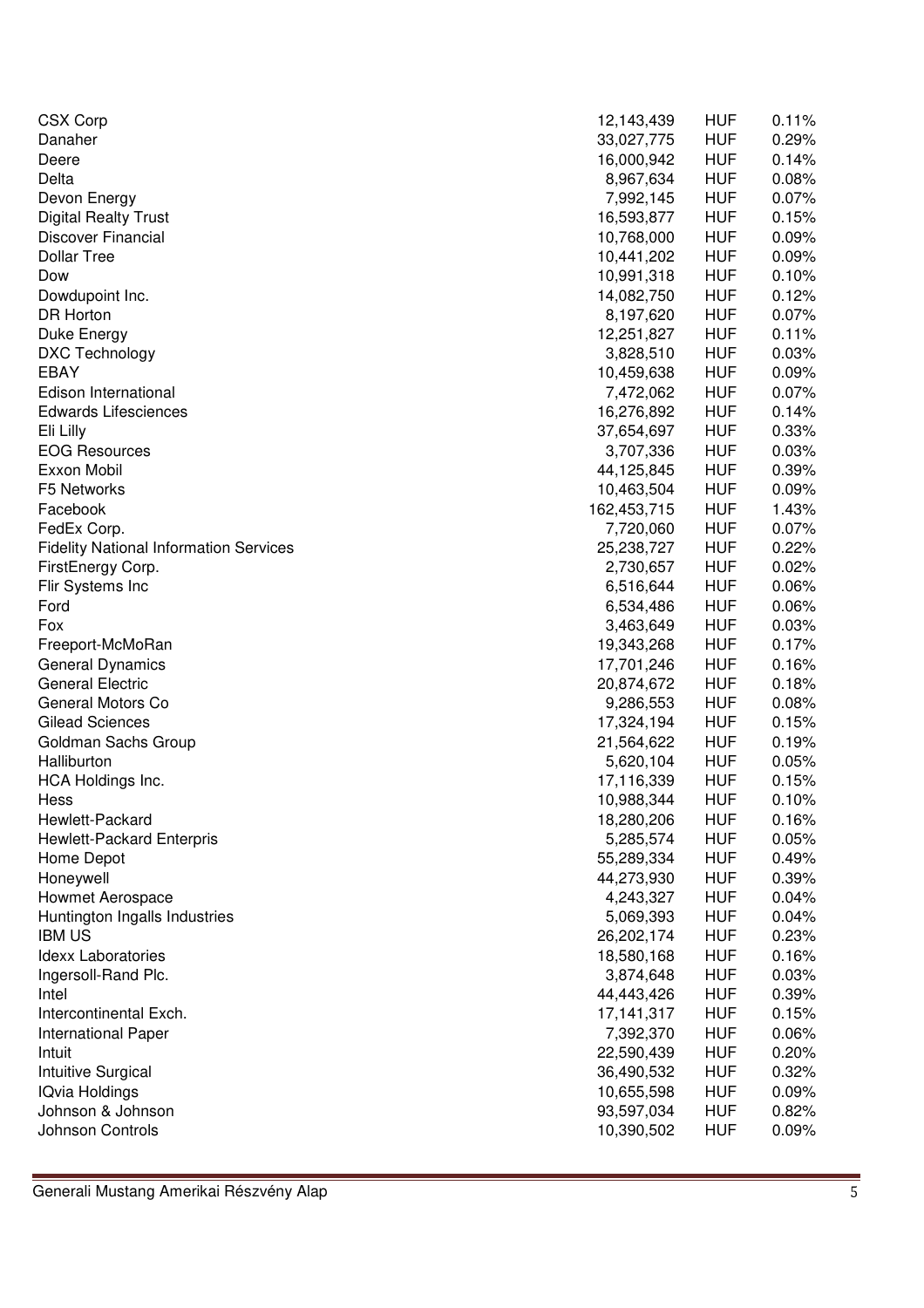| JPMorgan Chase & Co.          | 113,356,606  | <b>HUF</b> | 0.99% |
|-------------------------------|--------------|------------|-------|
| KeyCorp                       | 4,879,678    | <b>HUF</b> | 0.04% |
| Keysight Technologies IN      | 7,855,656    | <b>HUF</b> | 0.07% |
| Kinder Morgan                 | 6,097,367    | <b>HUF</b> | 0.05% |
| KKR & Co.                     | 14,448,128   | <b>HUF</b> | 0.13% |
| KLA-Tencor Corp.              | 9,623,685    | <b>HUF</b> | 0.08% |
| Kraft Heinz Co                | 12,367,797   | <b>HUF</b> | 0.11% |
| L3Harris Technologies         | 12,646,572   | <b>HUF</b> | 0.11% |
| <b>Laboratory Corp</b>        | 12,105,526   | <b>HUF</b> | 0.11% |
| Lam Research                  | 14,043,421   | <b>HUF</b> | 0.12% |
| <b>Lincoln National</b>       | 8,976,109    | <b>HUF</b> | 0.08% |
| Linde US                      | 31,342,933   | <b>HUF</b> | 0.28% |
| <b>Lockheed Martin</b>        | 31,667,056   | <b>HUF</b> | 0.28% |
| Lowe                          | 23,864,627   | <b>HUF</b> | 0.21% |
| LyondellBasell Industries     | 13,628,009   | <b>HUF</b> | 0.12% |
| Martin Marietta               | 12,666,198   | <b>HUF</b> | 0.11% |
| Masco                         | 8,983,692    | <b>HUF</b> | 0.08% |
| Mastercard                    | 84,911,743   | <b>HUF</b> | 0.75% |
| McDonalds                     | 31,903,754   | <b>HUF</b> | 0.28% |
| McKesson                      | 5,171,685    | <b>HUF</b> | 0.05% |
| Medtronic                     | 45,282,576   | <b>HUF</b> | 0.40% |
| Merck NEW                     | 48,648,096   | <b>HUF</b> | 0.43% |
| Metlife                       | 20,941,578   | <b>HUF</b> | 0.18% |
| Microchip Technology          | 8,213,678    | <b>HUF</b> | 0.07% |
| Micron Technology             | 22,355,525   | <b>HUF</b> | 0.20% |
| Microsoft                     | 383,605,105  | <b>HUF</b> | 3.37% |
| Mondelez International        | 17,386,639   | <b>HUF</b> | 0.15% |
| Morgan Stanley                | 30,995,061   | <b>HUF</b> | 0.27% |
| Mosaic                        | 2,394,789    | <b>HUF</b> | 0.02% |
| <b>MPC</b>                    | 12,298,810   | <b>HUF</b> | 0.11% |
| <b>National Oilwell</b>       | 4,082,753    | <b>HUF</b> | 0.04% |
| <b>NetApp</b>                 | 9,848,563    | <b>HUF</b> | 0.09% |
| Netflix                       | 80,395,736   | <b>HUF</b> | 0.71% |
| <b>Newmont Mining</b>         | 17,808,890   | <b>HUF</b> | 0.16% |
| NextEra Energy                | 27,529,589   | <b>HUF</b> | 0.24% |
| Nielsen Holdings PLC          | 3,102,952    | <b>HUF</b> | 0.03% |
| Nike                          | 42,067,519   | <b>HUF</b> | 0.37% |
| Norfolk Southern Corp         | 14, 131, 142 | <b>HUF</b> | 0.12% |
| Northrop Grumman              | 22,652,885   | <b>HUF</b> | 0.20% |
| Nucor                         | 7,908,289    | <b>HUF</b> | 0.07% |
| Nvidia                        | 77,640,696   | <b>HUF</b> | 0.68% |
| Occidental Pet WTS            | 253,128      | <b>HUF</b> | 0.00% |
| Occidental Petroleum          | 5,147,302    | <b>HUF</b> | 0.05% |
| Oracle                        | 38,472,437   | <b>HUF</b> | 0.34% |
| OTIS Worldwide                |              |            |       |
|                               | 10,043,334   | <b>HUF</b> | 0.09% |
| PayPal                        | 104,462,568  | <b>HUF</b> | 0.92% |
| Pepsico                       | 44,098,488   | <b>HUF</b> | 0.39% |
| Pfizer                        | 64,580,347   | <b>HUF</b> | 0.57% |
| <b>Philip Morris</b>          | 24,618,434   | <b>HUF</b> | 0.22% |
| Phillips 66                   | 11,438,547   | <b>HUF</b> | 0.10% |
| Pioneer Natural Resources Co. | 3,386,633    | <b>HUF</b> | 0.03% |
| <b>PNC Financial Services</b> | 17,722,656   | <b>HUF</b> | 0.16% |
| Procter & Gamble              | 82,749,341   | <b>HUF</b> | 0.73% |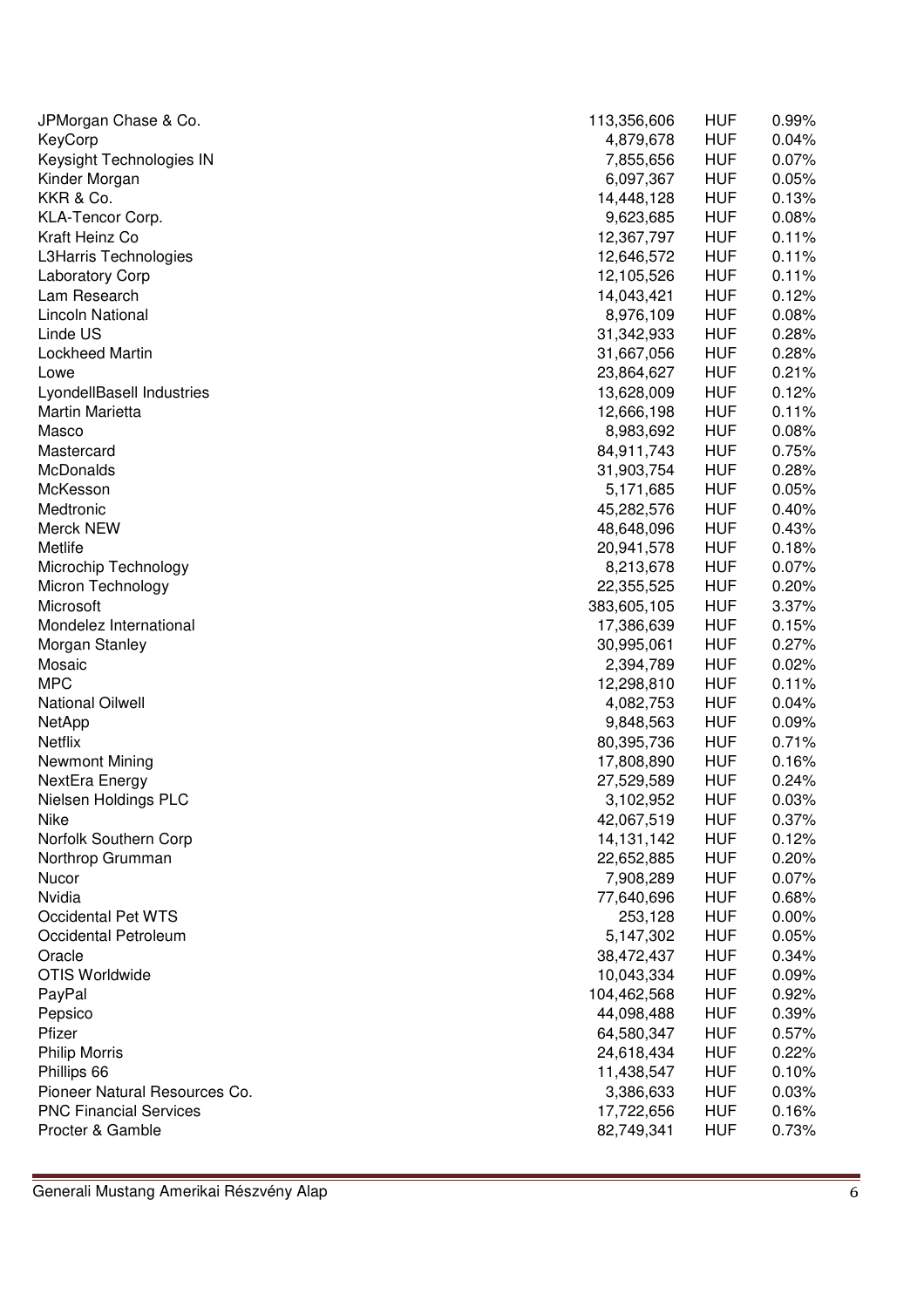| Progressive Corp              | 14,701,478  | <b>HUF</b> | 0.13%    |
|-------------------------------|-------------|------------|----------|
| Prologis                      | 20,744,428  | <b>HUF</b> | 0.18%    |
| <b>Prudential Financial</b>   | 6,964,469   | <b>HUF</b> | 0.06%    |
| Qorvo Inc.                    | 17,304,717  | <b>HUF</b> | 0.15%    |
| Qualcomm                      | 45,299,822  | <b>HUF</b> | 0.40%    |
| Raytheon                      | 31,896,320  | <b>HUF</b> | 0.28%    |
| Regeneron                     | 10,774,319  | <b>HUF</b> | 0.09%    |
| Roper Technologies            | 12,818,892  | <b>HUF</b> | 0.11%    |
| Salesforce                    | 72,788,673  | <b>HUF</b> | 0.64%    |
| Schlumberger                  | 6,491,369   | <b>HUF</b> | 0.06%    |
| <b>Simon Property</b>         | 5,071,772   | <b>HUF</b> | 0.04%    |
| Skyworks Solutions Inc.       | 11,365,099  | <b>HUF</b> | 0.10%    |
| Southwest Airlines            | 10,394,962  | <b>HUF</b> | 0.09%    |
| <b>Starbucks</b>              | 31,811,573  | <b>HUF</b> | 0.28%    |
| Stryker                       | 21,859,528  | <b>HUF</b> | 0.19%    |
| <b>SVB Financial Group</b>    | 17,298,769  | <b>HUF</b> | 0.15%    |
| Synchrony Financial           | 7,741,024   | <b>HUF</b> | 0.07%    |
| Target                        | 26,246,480  | <b>HUF</b> | 0.23%    |
| TE Connectivity Ltd.          | 12,600,481  | <b>HUF</b> | 0.11%    |
| <b>Texas Instruments</b>      | 36,604,273  | <b>HUF</b> | 0.32%    |
| Thermo Fisher Scientific Inc. | 55,401,736  | <b>HUF</b> | 0.49%    |
| T-Mobile US                   | 28,069,297  | <b>HUF</b> | 0.25%    |
| <b>Trane Technologies</b>     | 14,028,553  | <b>HUF</b> | 0.12%    |
| <b>Truist Financial Corp</b>  | 24,229,196  | <b>HUF</b> | 0.21%    |
| Twitter                       | 32,204,088  | <b>HUF</b> | 0.28%    |
|                               |             | <b>HUF</b> | 0.05%    |
| <b>Tyson Foods</b>            | 6,227,610   |            |          |
| <b>Union Pacific</b>          | 30,958,150  | <b>HUF</b> | 0.27%    |
| <b>United Rentals</b>         | 6,896,076   | <b>HUF</b> | 0.06%    |
| UnitedHealth Group            | 78,208,654  | <b>HUF</b> | 0.69%    |
| <b>UPS</b>                    | 25,037,712  | <b>HUF</b> | 0.22%    |
| <b>US Bancorp</b>             | 13,854,002  | <b>HUF</b> | 0.12%    |
| Valero Energy                 | 4,205,414   | <b>HUF</b> | 0.04%    |
| <b>Verizon Communications</b> | 64,638,630  | <b>HUF</b> | 0.57%    |
| Vertex Pharma                 | 24,597,322  | <b>HUF</b> | 0.22%    |
| <b>VF Corp</b>                | 8,254,193   | <b>HUF</b> | 0.07%    |
| Viacom CBS                    | 5,539,817   | <b>HUF</b> | 0.05%    |
| Viatris Inc.                  | 4,079,089   | <b>HUF</b> | $0.04\%$ |
| VISA INC.                     | 97,562,329  | <b>HUF</b> | 0.86%    |
| Wabtec                        | 4,353,350   | <b>HUF</b> | 0.04%    |
| Walgreens Boots Alliance Inc  | 6,522,294   | <b>HUF</b> | 0.06%    |
| <b>Wal-Mart Stores</b>        | 32,148,333  | <b>HUF</b> | 0.28%    |
| <b>Walt Disney</b>            | 107,751,370 | <b>HUF</b> | 0.95%    |
| Waste Management              | 17,533,832  | <b>HUF</b> | 0.15%    |
| <b>Wells Fargo</b>            | 26,922,974  | <b>HUF</b> | 0.24%    |
| <b>Western Digital</b>        | 7,411,847   | <b>HUF</b> | 0.07%    |
| Westrock                      | 12,944,081  | <b>HUF</b> | 0.11%    |
| Whirlpool                     | 2,683,525   | <b>HUF</b> | 0.02%    |
| <b>Xlinx</b>                  | 12,647,018  | <b>HUF</b> | 0.11%    |
| Zoetis                        | 13,533,597  | <b>HUF</b> | 0.12%    |
| Követelések                   | 5,497,036   | <b>HUF</b> | 0.05%    |
| Esedékesség Fizetés           | 5,497,036   | <b>HUF</b> | 0.05%    |
| Albemarle Corp                | 34,059      | <b>HUF</b> | $0.00\%$ |
| Altria                        | 260,844     | <b>HUF</b> | 0.00%    |
|                               |             |            |          |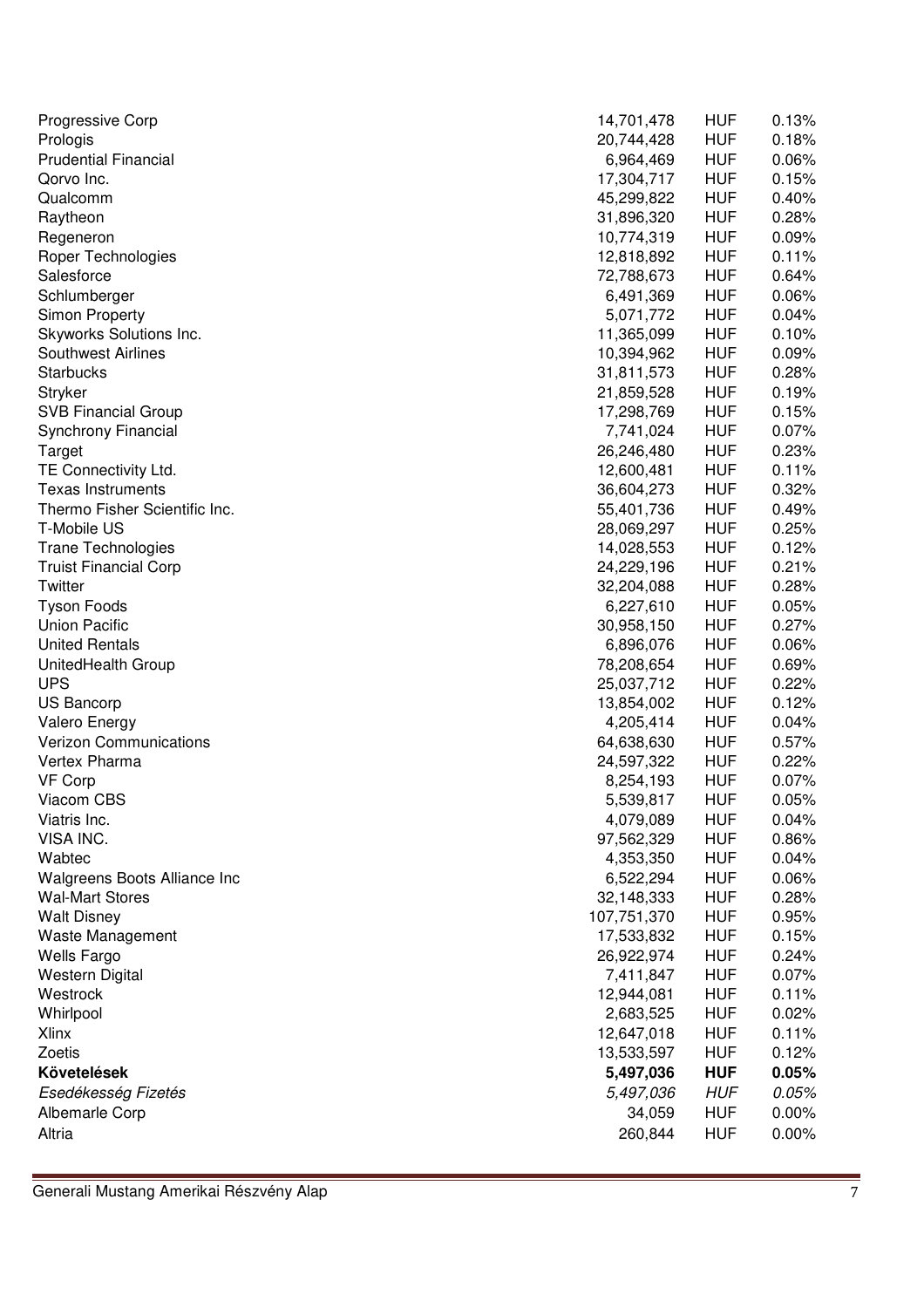| <b>American Tower</b>         | 152,917       | <b>HUF</b> | 0.00%    |
|-------------------------------|---------------|------------|----------|
| <b>Baxter Intl</b>            | 46,444        | <b>HUF</b> | 0.00%    |
| <b>Bristol-Myers</b>          | 198,161       | <b>HUF</b> | 0.00%    |
| British Am Tobacco ADR        | 99,922        | <b>HUF</b> | 0.00%    |
| <b>Carrier Global</b>         | 30,331        | <b>HUF</b> | 0.00%    |
| Cerner                        | 27,803        | <b>HUF</b> | 0.00%    |
| Chubb                         | 37,690        | <b>HUF</b> | 0.00%    |
| Danaher                       | 22,748        | <b>HUF</b> | 0.00%    |
| Deere                         | 38,419        | <b>HUF</b> | 0.00%    |
| <b>Digital Realty Trust</b>   | 113,235       | <b>HUF</b> | 0.00%    |
| Edison International          | 66,980        | <b>HUF</b> | 0.00%    |
| <b>General Electric</b>       | 16,429        | <b>HUF</b> | 0.00%    |
| Hewlett-Packard               | 122,460       | <b>HUF</b> | 0.00%    |
| Hewlett-Packard Enterpris     | 45,496        | <b>HUF</b> | 0.00%    |
| Johnson Controls              | 57,985        | <b>HUF</b> | 0.00%    |
| Lam Research                  | 32,858        | <b>HUF</b> | 0.00%    |
| McKesson                      | 10,616        | <b>HUF</b> | 0.00%    |
| Medtronic                     | 224,209       | <b>HUF</b> | 0.00%    |
| Merck NEW                     | 328,583       | <b>HUF</b> | 0.00%    |
| Mondelez International        | 79,618        | <b>HUF</b> | 0.00%    |
| Nucor                         | 51,183        | <b>HUF</b> | 0.00%    |
| Occidental Petroleum          | 2,528         | <b>HUF</b> | 0.00%    |
| Pepsico                       | 258,443       | <b>HUF</b> | 0.00%    |
| <b>Philip Morris</b>          | 9,099         | <b>HUF</b> | 0.00%    |
| <b>Philip Morris</b>          | 346,127       | <b>HUF</b> | 0.00%    |
| Pioneer Natural Resources Co. | 13,902        | <b>HUF</b> | 0.00%    |
| Schlumberger                  | 37,170        | <b>HUF</b> | 0.00%    |
| <b>Simon Property</b>         | 65,717        | <b>HUF</b> | 0.00%    |
| Spider                        | 2,356,191     | <b>HUF</b> | 0.02%    |
| Stryker                       | 47,771        | <b>HUF</b> | $0.00\%$ |
| Thermo Fisher Scientific Inc. | 22,243        | <b>HUF</b> | 0.00%    |
| US Bancorp                    | 106,158       | <b>HUF</b> | 0.00%    |
| Viacom CBS                    | 30,331        | <b>HUF</b> | 0.00%    |
| <b>Wal-Mart Stores</b>        | 102,366       | <b>HUF</b> | 0.00%    |
| <b>KÖTELEZETTSÉGEK</b>        | $-22,269,012$ | <b>HUF</b> | $-0.19%$ |
| <b>Díjak</b>                  | $-22,269,012$ | <b>HUF</b> | $-0.19%$ |
| Alapkezelési díj              | $-16,387,406$ | <b>HUF</b> | $-0.14%$ |
| Befektetési alapok különadója | $-1,363,947$  | <b>HUF</b> | $-0.01%$ |
| Felügyeleti díj               | $-949,803$    | <b>HUF</b> | $-0.01%$ |
| Forgalmazói díj               | $-1,363,948$  | <b>HUF</b> | $-0.01%$ |
| Könyvelési díj                | $-533,404$    | <b>HUF</b> | 0.00%    |
| Könyvvizsgálói díj            | $-587,999$    | <b>HUF</b> | $-0.01%$ |
| Letétkezelési díj             | $-1,082,505$  | <b>HUF</b> | $-0.01%$ |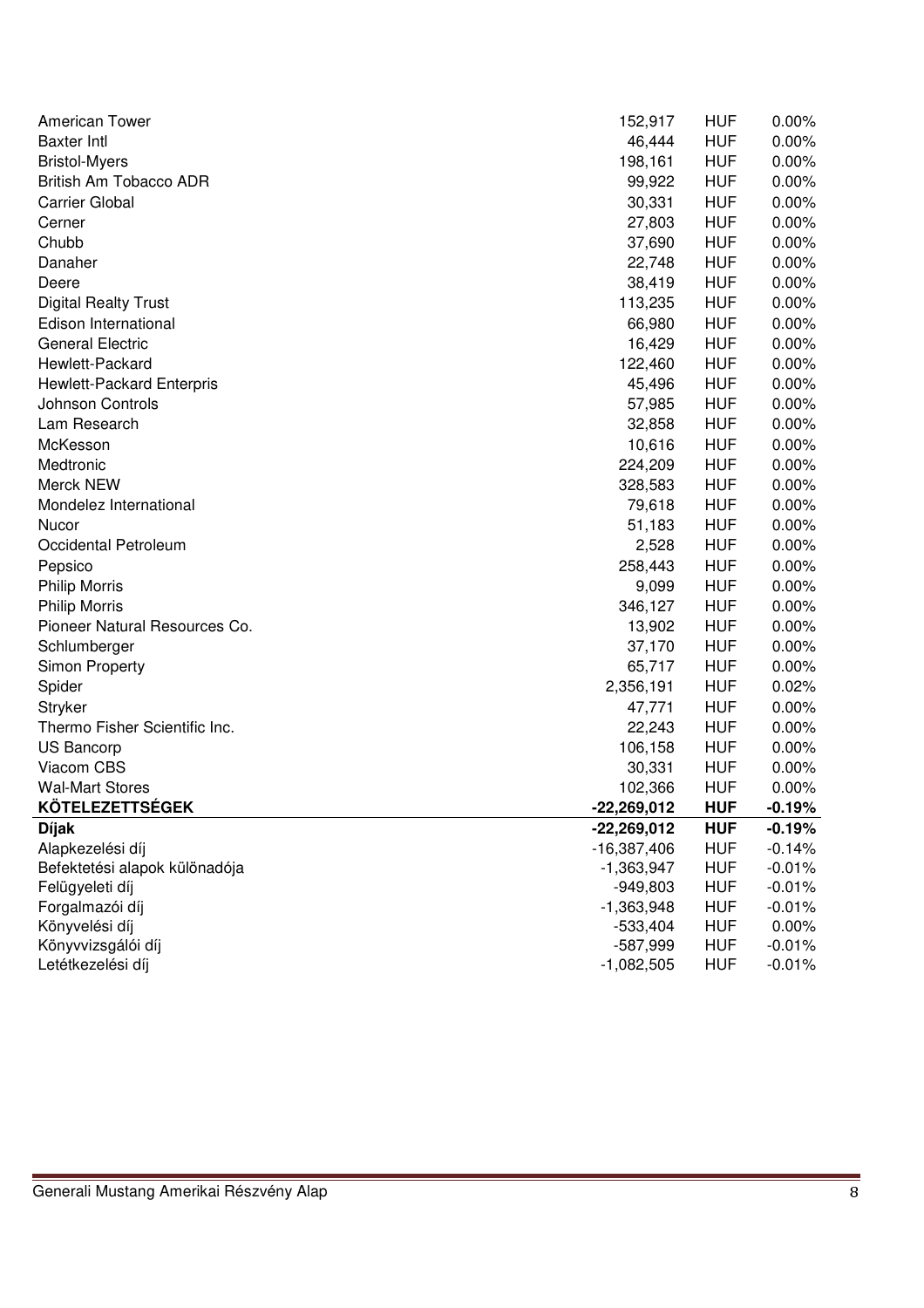**Vonatkozási dátum 2021.06.30 Megnevezés Eszközérték Deviza Arány** 

| NETTÓ ESZKÖZÉRTÉK                            | 13,011,028,443 | <b>HUF</b> | 100.00% |
|----------------------------------------------|----------------|------------|---------|
| ÖSSZES ESZKÖZ                                | 13,043,341,710 | <b>HUF</b> | 100.23% |
| Pénzpiaci eszközök                           | 801,523,796    | <b>HUF</b> | 6.16%   |
| Generali Mustang Amerikai Részvény Alap-HUF  | 332,363,309    | <b>HUF</b> | 2.55%   |
| Generali Mustang Amerikai Részvény Alap- USD | 469,160,487    | <b>HUF</b> | 3.61%   |
| <b>Állampapírok</b>                          | 1,146,445,600  | <b>HUF</b> | 8.81%   |
| Államkötvények                               | 100,442,600    | <b>HUF</b> | 0.77%   |
| 2023/B MÁK                                   | 100,442,600    | <b>HUF</b> | 0.77%   |
| Diszkont kincstárjegy                        | 1,046,003,000  | <b>HUF</b> | 8.04%   |
| 21/08/25 DKJ                                 | 49,965,000     | <b>HUF</b> | 0.38%   |
| 21/10/20 DKJ                                 | 199,717,200    | <b>HUF</b> | 1.53%   |
| 22/03/09 DKJ                                 | 796,320,800    | <b>HUF</b> | 6.12%   |
| Kollektív befektetési értékpapírok (ETF)     | 3,326,475,373  | <b>HUF</b> | 25.57%  |
| <b>Energy Sector ETF</b>                     | 239,215,122    | <b>HUF</b> | 1.84%   |
| <b>ETFMG Prime Cyber Security ETF</b>        | 224,435,325    | <b>HUF</b> | 1.72%   |
| <b>Financial Sector ETF</b>                  | 162,925,614    | <b>HUF</b> | 1.25%   |
| <b>Industrial Sector ETF</b>                 | 212,201,472    | <b>HUF</b> | 1.63%   |
| iShares Biotech ETF                          | 121, 117, 371  | <b>HUF</b> | 0.93%   |
| SPDR Technology Select Sector ETF            | 240,422,965    | <b>HUF</b> | 1.85%   |
| Spider                                       | 747,665,006    | <b>HUF</b> | 5.75%   |
| Vaneck Vectors Semiconductor                 | 155,267,059    | <b>HUF</b> | 1.19%   |
| Vanguard S&P 500 ETF                         | 1,223,225,438  | <b>HUF</b> | 9.40%   |
| Részvények                                   | 7,750,986,756  | <b>HUF</b> | 59.57%  |
| 3M Corp                                      | 17,640,728     | <b>HUF</b> | 0.14%   |
| <b>Abbott Laboratories</b>                   | 48,047,884     | <b>HUF</b> | 0.37%   |
| Abbvie Inc.                                  | 66,691,891     | <b>HUF</b> | 0.51%   |
| Accenture                                    | 41,453,075     | <b>HUF</b> | 0.32%   |
| Adobe                                        | 86,686,433     | <b>HUF</b> | 0.67%   |
| <b>Advanced Micro Devices</b>                | 20,855,278     | <b>HUF</b> | 0.16%   |
| <b>AES</b>                                   | 11,576,644     | <b>HUF</b> | 0.09%   |
| Akamai Technologies Inc.                     | 10,355,479     | <b>HUF</b> | 0.08%   |
| Albemarle Corp                               | 17,454,814     | <b>HUF</b> | 0.13%   |
| <b>Alexion Pharmaceuticals</b>               | 19,034,928     | <b>HUF</b> | 0.15%   |
| Align Technology                             | 12,661,631     | <b>HUF</b> | 0.10%   |
| Alphabet Inc class A                         | 361,433,756    | <b>HUF</b> | 2.78%   |
| Altria                                       | 16,938,225     | <b>HUF</b> | 0.13%   |
| Amazon.com                                   | 356,448,738    | <b>HUF</b> | 2.74%   |
| American Electric Power                      | 10,016,809     | <b>HUF</b> | 0.08%   |
| <b>American Express</b>                      | 24,457,345     | <b>HUF</b> | 0.19%   |
| American International Group                 | 7,045,752      | <b>HUF</b> | 0.05%   |
| American Tower                               | 39,986,123     | <b>HUF</b> | 0.31%   |
| <b>AMGEN</b>                                 | 28,863,900     | <b>HUF</b> | 0.22%   |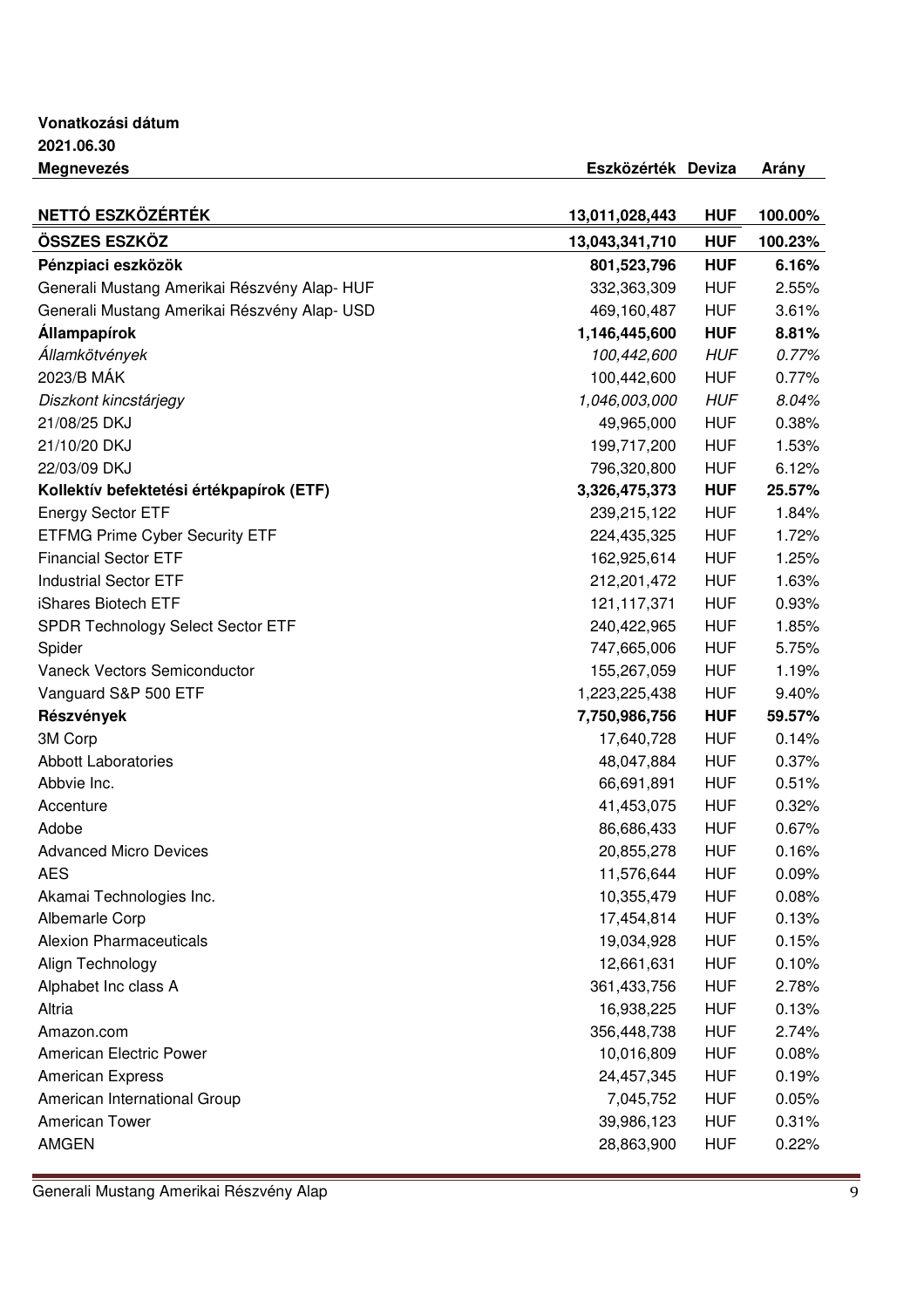| Anthem                            | 22,605,614  | <b>HUF</b> | 0.17% |
|-----------------------------------|-------------|------------|-------|
| Apa Corp.                         | 6,403,345   | <b>HUF</b> | 0.05% |
| Apple                             | 470,329,405 | <b>HUF</b> | 3.61% |
| <b>Applied Materials</b>          | 27,401,462  | <b>HUF</b> | 0.21% |
| Arista Networks                   | 13,407,282  | <b>HUF</b> | 0.10% |
| AT & T Inc                        | 42,600,156  | <b>HUF</b> | 0.33% |
| <b>Bank Of America</b>            | 91,542,969  | <b>HUF</b> | 0.70% |
| <b>Baxter Intl</b>                | 17,873,415  | <b>HUF</b> | 0.14% |
| <b>Becton Dickinson</b>           | 17,998,492  | <b>HUF</b> | 0.14% |
| Berkshire Hathaway Inc.           | 139,868,243 | <b>HUF</b> | 1.07% |
| Biogen Idec                       | 10,250,977  | <b>HUF</b> | 0.08% |
| <b>BlackRock</b>                  | 32,378,265  | <b>HUF</b> | 0.25% |
| <b>Blackstone Group</b>           | 28,757,326  | <b>HUF</b> | 0.22% |
| <b>Boeing</b>                     | 28,367,737  | <b>HUF</b> | 0.22% |
| <b>Booking Holdings</b>           | 32,388,108  | <b>HUF</b> | 0.25% |
| BorgWarner                        | 7,184,891   | <b>HUF</b> | 0.06% |
| <b>Boston Scientific</b>          | 15,190,404  | <b>HUF</b> | 0.12% |
| <b>Bristol-Myers</b>              | 31,650,228  | <b>HUF</b> | 0.24% |
| British Am Tobacco ADR            | 5,818,666   | <b>HUF</b> | 0.04% |
| Broadcom Ltd.                     | 45,878,207  | <b>HUF</b> | 0.35% |
| Cabot Oil                         | 5,168,858   | <b>HUF</b> | 0.04% |
| <b>Capital One Financials</b>     | 16,028,050  | <b>HUF</b> | 0.12% |
| Carlyle Group                     | 27,519,878  | <b>HUF</b> | 0.21% |
| <b>Carrier Global</b>             | 14,387,544  | <b>HUF</b> | 0.11% |
| Caterpillar                       | 32,213,593  | <b>HUF</b> | 0.25% |
| Centene                           | 17,272,158  | <b>HUF</b> | 0.13% |
| Cerner                            | 11,569,243  | <b>HUF</b> | 0.09% |
| <b>CF Industries</b>              | 7,615,629   | <b>HUF</b> | 0.06% |
| <b>Charles Schwab</b>             | 11,855,070  | <b>HUF</b> | 0.09% |
| <b>Charter Communications</b>     | 21,357,806  | <b>HUF</b> | 0.16% |
| Chevron                           | 40,898,536  | <b>HUF</b> | 0.31% |
| Chipotle                          | 11,474,066  | <b>HUF</b> | 0.09% |
| Chubb                             | 11,763,149  | <b>HUF</b> | 0.09% |
| Cigna                             | 35,091,101  | <b>HUF</b> | 0.27% |
| <b>Cisco Systems</b>              | 62,760,480  | <b>HUF</b> | 0.48% |
| Citi Group New                    | 73,306,905  | <b>HUF</b> | 0.56% |
| Cloudera Inc.                     | 18,780,778  | <b>HUF</b> | 0.14% |
| CME Group Inc.                    | 12,592,357  | <b>HUF</b> | 0.10% |
| Coca Cola                         | 48,056,173  | <b>HUF</b> | 0.37% |
| Cognizant Tech Solutions Corp.    | 10,251,865  | <b>HUF</b> | 0.08% |
| Colgate                           | 12,041,427  | <b>HUF</b> | 0.09% |
| Comcast                           | 67,520,803  | <b>HUF</b> | 0.52% |
| Conoco                            | 18,028,836  | <b>HUF</b> | 0.14% |
| <b>Constellation Brands Inc-A</b> | 8,655,099   | <b>HUF</b> | 0.07% |
| Corning                           | 6,054,018   | <b>HUF</b> | 0.05% |
| Corteva                           | 2,179,476   | <b>HUF</b> | 0.02% |
|                                   |             |            |       |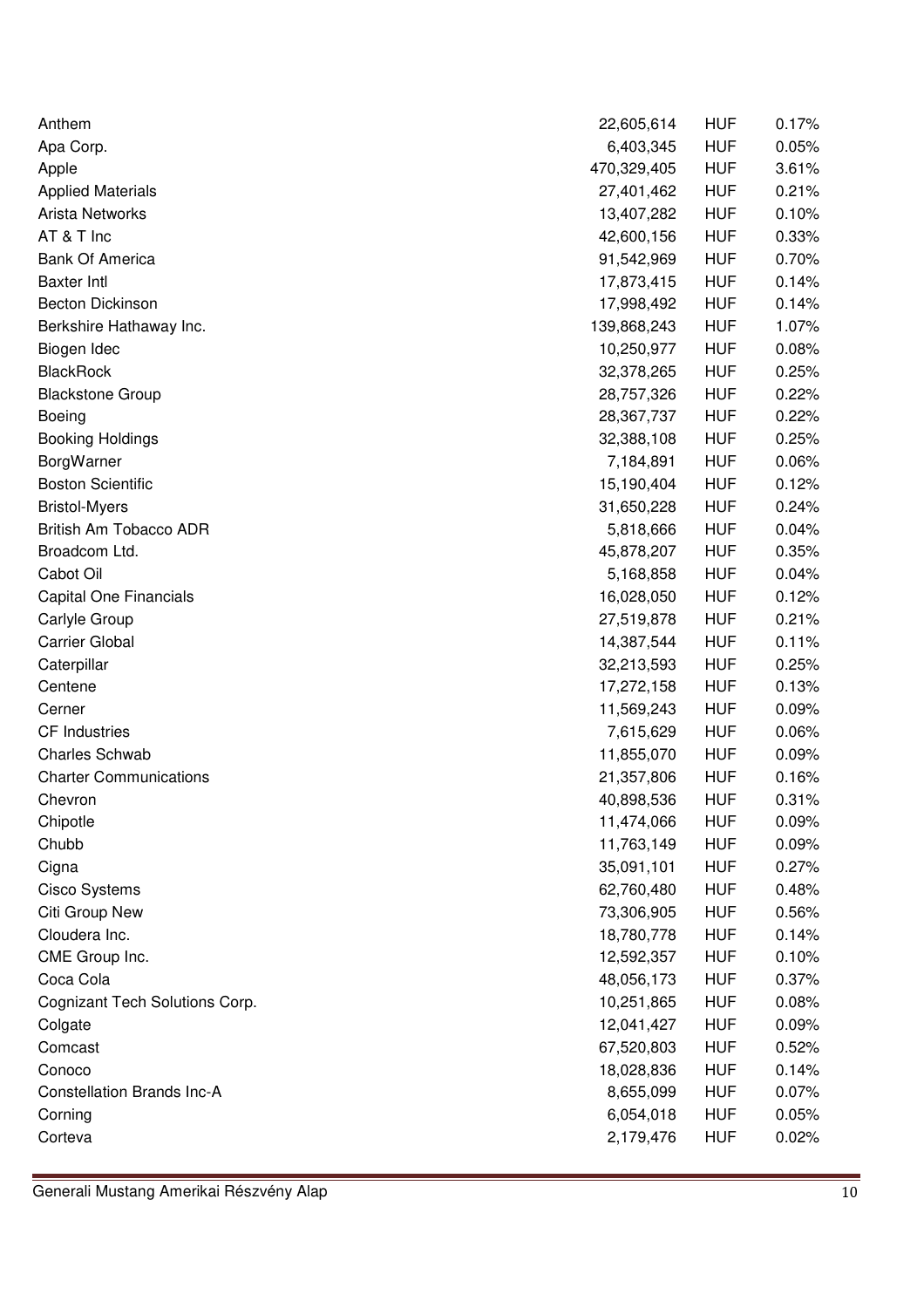| Costco Wholesale                              | 29,283,537   | <b>HUF</b> | 0.23% |
|-----------------------------------------------|--------------|------------|-------|
| Crown Castle Intl.                            | 28,878,702   | <b>HUF</b> | 0.22% |
| Cummins                                       | 10,826,627   | <b>HUF</b> | 0.08% |
| <b>CVS Caremark</b>                           | 27,171,735   | <b>HUF</b> | 0.21% |
| <b>CSX Corp</b>                               | 12,820,900   | <b>HUF</b> | 0.10% |
| Danaher                                       | 39,722,647   | <b>HUF</b> | 0.31% |
| Deere                                         | 20,883,254   | <b>HUF</b> | 0.16% |
| Delta                                         | 9,605,018    | <b>HUF</b> | 0.07% |
| Devon Energy                                  | 14,690,393   | <b>HUF</b> | 0.11% |
| <b>Digital Realty Trust</b>                   | 17,816,871   | <b>HUF</b> | 0.14% |
| Discover Financial                            | 14,007,429   | <b>HUF</b> | 0.11% |
| <b>Dollar Tree</b>                            | 9,573,194    | <b>HUF</b> | 0.07% |
| Dow                                           | 12,476,452   | <b>HUF</b> | 0.10% |
| Dowdupoint Inc.                               | 15,262,360   | <b>HUF</b> | 0.12% |
| <b>DR Horton</b>                              | 10,701,254   | <b>HUF</b> | 0.08% |
| Duke Energy                                   | 13, 151, 281 | <b>HUF</b> | 0.10% |
| DXC Technology                                | 5,763,899    | <b>HUF</b> | 0.04% |
| <b>EBAY</b>                                   | 14,549,478   | <b>HUF</b> | 0.11% |
| Edison International                          | 6,846,813    | <b>HUF</b> | 0.05% |
| <b>Edwards Lifesciences</b>                   | 18,396,518   | <b>HUF</b> | 0.14% |
| Eli Lilly                                     | 50,960,326   | <b>HUF</b> | 0.39% |
| <b>EOG Resources</b>                          | 6,175,394    | <b>HUF</b> | 0.05% |
| Exxon Mobil                                   | 67,227,132   | <b>HUF</b> | 0.52% |
| F5 Networks                                   | 11,051,765   | <b>HUF</b> | 0.08% |
| Facebook                                      | 205,872,137  | <b>HUF</b> | 1.58% |
| FedEx Corp.                                   | 8,831,761    | <b>HUF</b> | 0.07% |
| <b>Fidelity National Information Services</b> | 25,163,992   | <b>HUF</b> | 0.19% |
| FirstEnergy Corp.                             | 3,304,695    | <b>HUF</b> | 0.03% |
| Ford                                          | 10,997,886   | <b>HUF</b> | 0.08% |
| Fox                                           | 4,396,786    | <b>HUF</b> | 0.03% |
| Freeport-McMoRan                              | 27,465,111   | <b>HUF</b> | 0.21% |
| <b>General Dynamics</b>                       | 22,292,996   | <b>HUF</b> | 0.17% |
| General Electric (210730-ig)                  | 25,900,540   | <b>HUF</b> | 0.20% |
| General Motors Co                             | 13,137,515   | <b>HUF</b> | 0.10% |
| <b>Gilead Sciences</b>                        | 20,385,314   | <b>HUF</b> | 0.16% |
| Goldman Sachs Group                           | 30,897,917   | <b>HUF</b> | 0.24% |
| Halliburton                                   | 6,844,445    | <b>HUF</b> | 0.05% |
| HCA Holdings Inc.                             | 21,421,158   | <b>HUF</b> | 0.16% |
| Hess                                          | 18,095,149   | <b>HUF</b> | 0.14% |
| Hewlett-Packard                               | 22,343,619   | <b>HUF</b> | 0.17% |
| Hewlett-Packard Enterpris                     | 6,474,395    | <b>HUF</b> | 0.05% |
| Home Depot                                    | 66,082,937   | <b>HUF</b> | 0.51% |
| Honeywell                                     | 45,455,462   | <b>HUF</b> | 0.35% |
| Howmet Aerospace                              | 5,102,249    | <b>HUF</b> | 0.04% |
| Huntington Ingalls Industries                 | 6,239,043    | <b>HUF</b> | 0.05% |
| <b>IBM US</b>                                 | 30,377,553   | <b>HUF</b> | 0.23% |
|                                               |              |            |       |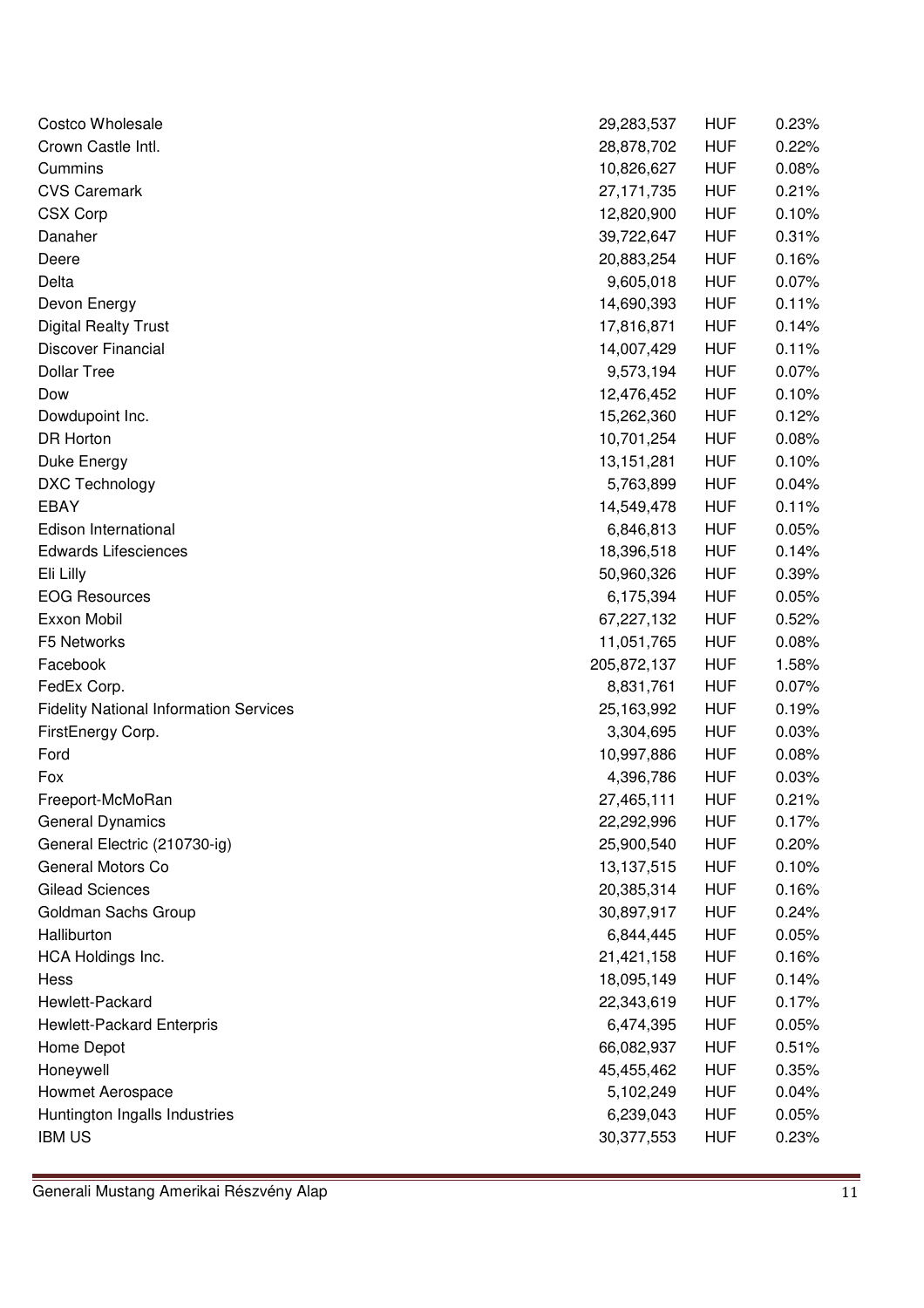| Idexx Laboratories         | 23,370,508    | <b>HUF</b> | 0.18% |
|----------------------------|---------------|------------|-------|
| Ingersoll-Rand Plc.        | 4,132,618     | <b>HUF</b> | 0.03% |
| Intel                      | 49,859,057    | <b>HUF</b> | 0.38% |
| Intercontinental Exch.     | 17,569,974    | <b>HUF</b> | 0.14% |
| International Paper        | 9,075,106     | <b>HUF</b> | 0.07% |
| Intuit                     | 29,021,985    | <b>HUF</b> | 0.22% |
| Intuitive Surgical         | 40,837,534    | <b>HUF</b> | 0.31% |
| <b>IQvia Holdings</b>      | 14,347,283    | <b>HUF</b> | 0.11% |
| Johnson & Johnson          | 97,539,259    | <b>HUF</b> | 0.75% |
| Johnson Controls           | 15,237,919    | <b>HUF</b> | 0.12% |
| JPMorgan Chase & Co.       | 138, 138, 185 | <b>HUF</b> | 1.06% |
| KeyCorp                    | 6,113,226     | <b>HUF</b> | 0.05% |
| Keysight Technologies IN   | 9,142,307     | <b>HUF</b> | 0.07% |
| Kinder Morgan              | 8,095,214     | <b>HUF</b> | 0.06% |
| KKR & Co.                  | 21,044,892    | <b>HUF</b> | 0.16% |
| KLA-Tencor Corp.           | 11,997,391    | <b>HUF</b> | 0.09% |
| Kraft Heinz Co             | 14,487,013    | <b>HUF</b> | 0.11% |
| L3Harris Technologies      | 14,397,535    | <b>HUF</b> | 0.11% |
| Laboratory Corp            | 16,332,527    | <b>HUF</b> | 0.13% |
| Lam Research               | 19,263,323    | <b>HUF</b> | 0.15% |
| Lincoln National           | 11,161,892    | <b>HUF</b> | 0.09% |
| Linde US                   | 34,234,066    | <b>HUF</b> | 0.26% |
| Lockheed Martin            | 33,602,020    | <b>HUF</b> | 0.26% |
| Lowe                       | 28,711,439    | <b>HUF</b> | 0.22% |
| <b>LUMEN TECHNOLOGIES</b>  | 6,034,775     | <b>HUF</b> | 0.05% |
| LyondellBasell Industries  | 15,226,817    | <b>HUF</b> | 0.12% |
| Martin Marietta            | 15,622,475    | <b>HUF</b> | 0.12% |
| Masco                      | 9,591,844     | <b>HUF</b> | 0.07% |
| Mastercard                 | 86,464,995    | <b>HUF</b> | 0.66% |
| McDonalds                  | 34,191,140    | <b>HUF</b> | 0.26% |
| McKesson                   | 5,661,469     | <b>HUF</b> | 0.04% |
| Medtronic                  | 47,771,679    | <b>HUF</b> | 0.37% |
| Merck NEW                  | 46,046,062    | <b>HUF</b> | 0.35% |
| Metlife                    | 26,576,991    | <b>HUF</b> | 0.20% |
| Microchip Technology       | 8,865,806     | <b>HUF</b> | 0.07% |
| Micron Technology          | 25, 157, 479  | <b>HUF</b> | 0.19% |
| Microsoft                  | 465,143,969   | <b>HUF</b> | 3.57% |
| Mondelez International     | 18,484,738    | <b>HUF</b> | 0.14% |
| Morgan Stanley             | 41,285,883    | <b>HUF</b> | 0.32% |
| Mosaic                     | 3,306,323     | <b>HUF</b> | 0.03% |
| <b>MPC</b>                 | 17,886,737    | <b>HUF</b> | 0.14% |
| NetApp                     | 12,110,996    | <b>HUF</b> | 0.09% |
| Netflix                    | 78,185,644    | <b>HUF</b> | 0.60% |
| Newmont Mining             | 18,763,015    | <b>HUF</b> | 0.14% |
| NextEra Energy             | 26,032,573    | <b>HUF</b> | 0.20% |
| Nielsen Holdings PLC (new) | 3,651,653     | <b>HUF</b> | 0.03% |
|                            |               |            |       |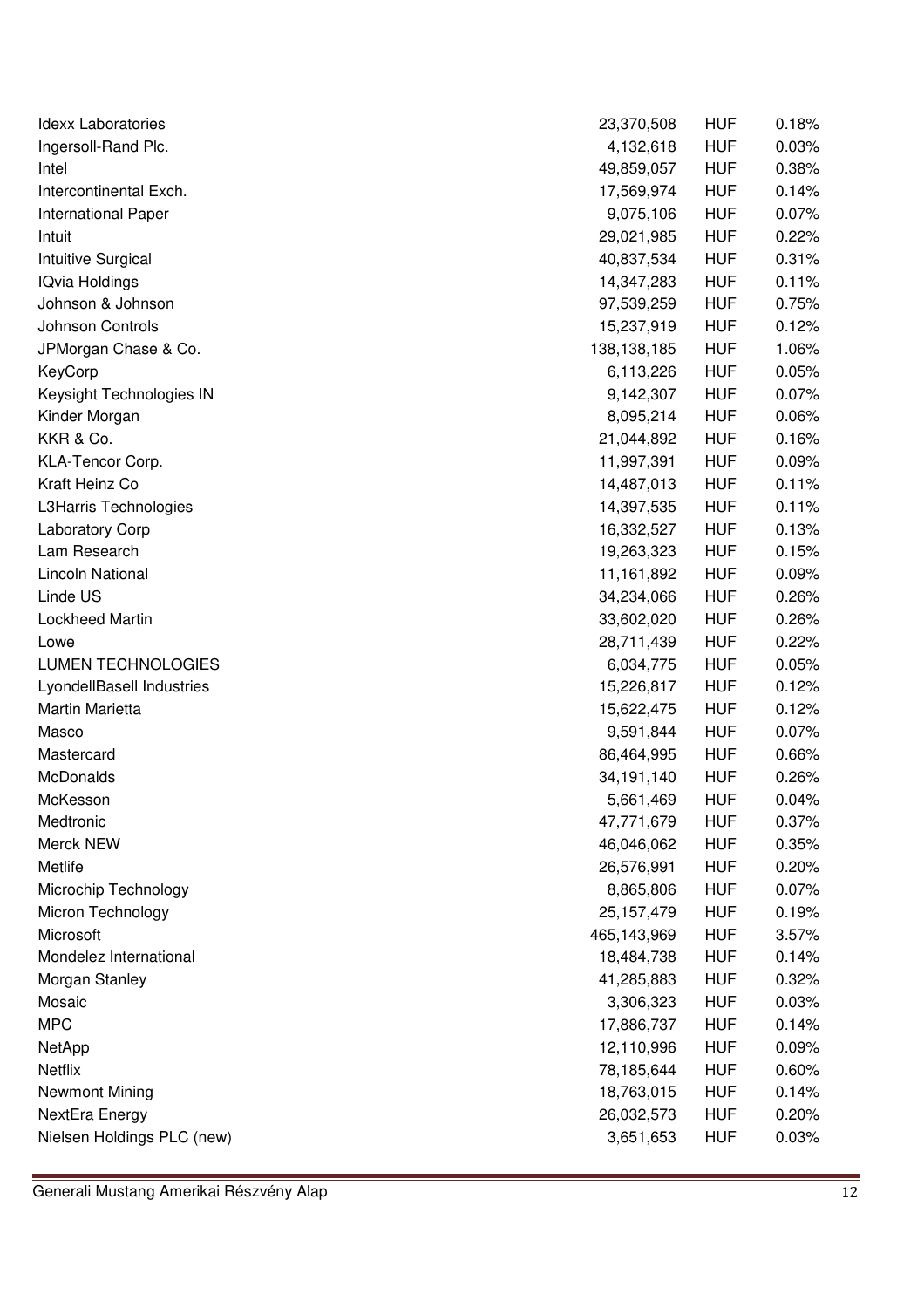| Nike                          | 45,735,220  | <b>HUF</b> | 0.35% |
|-------------------------------|-------------|------------|-------|
| Norfolk Southern Corp         | 15,714,395  | <b>HUF</b> | 0.12% |
| Northrop Grumman              | 26,897,454  | <b>HUF</b> | 0.21% |
| Nov Inc.                      | 4,535,333   | <b>HUF</b> | 0.03% |
| Nucor                         | 14,199,559  | <b>HUF</b> | 0.11% |
| Nvidia (210720-ig)            | 118,430,802 | <b>HUF</b> | 0.91% |
| Occidental Pet WTS            | 514,740     | <b>HUF</b> | 0.00% |
| Occidental Petroleum          | 9,257,171   | <b>HUF</b> | 0.07% |
| Oracle                        | 46,087,507  | <b>HUF</b> | 0.35% |
| Organon                       | 1,791,634   | <b>HUF</b> | 0.01% |
| <b>OTIS Worldwide</b>         | 12,103,595  | <b>HUF</b> | 0.09% |
| PayPal                        | 103,547,687 | <b>HUF</b> | 0.80% |
| Pepsico                       | 43,864,247  | <b>HUF</b> | 0.34% |
| Pfizer                        | 68,398,266  | <b>HUF</b> | 0.53% |
| <b>Philip Morris</b>          | 29,340,524  | <b>HUF</b> | 0.23% |
| Phillips 66                   | 13,973,384  | <b>HUF</b> | 0.11% |
| Pioneer Natural Resources Co. | 4,811,242   | <b>HUF</b> | 0.04% |
| <b>PNC Financial Services</b> | 22,589,036  | <b>HUF</b> | 0.17% |
| Procter & Gamble              | 79,889,354  | <b>HUF</b> | 0.61% |
| Progressive Corp              | 14,537,044  | <b>HUF</b> | 0.11% |
| Prologis                      | 24,769,963  | <b>HUF</b> | 0.19% |
| <b>Prudential Financial</b>   | 9,100,566   | <b>HUF</b> | 0.07% |
| Qorvo Inc.                    | 20,272,079  | <b>HUF</b> | 0.16% |
| Qualcomm                      | 42,312,997  | <b>HUF</b> | 0.33% |
| Raytheon                      | 37,882,759  | <b>HUF</b> | 0.29% |
| Regeneron                     | 12,401,264  | <b>HUF</b> | 0.10% |
| Roper Technologies            | 13,919,801  | <b>HUF</b> | 0.11% |
| Salesforce                    | 79,545,060  | <b>HUF</b> | 0.61% |
| Schlumberger                  | 9,476,240   | <b>HUF</b> | 0.07% |
| Simon Property                | 7,725,460   | <b>HUF</b> | 0.06% |
| Skyworks Solutions Inc.       | 14,191,418  | <b>HUF</b> | 0.11% |
| Southwest Airlines            | 11,787,573  | <b>HUF</b> | 0.09% |
| <b>Starbucks</b>              | 33,100,232  | <b>HUF</b> | 0.25% |
| Stryker                       | 23,067,141  | <b>HUF</b> | 0.18% |
| <b>SVB Financial Group</b>    | 24,708,831  | <b>HUF</b> | 0.19% |
| Synchrony Financial           | 10,772,896  | <b>HUF</b> | 0.08% |
| Target                        | 35,782,355  | <b>HUF</b> | 0.28% |
| TE Connectivity Ltd.          | 14,009,649  | <b>HUF</b> | 0.11% |
| TELEDYNE TECHNOLOGIES INC     | 4,339,665   | <b>HUF</b> | 0.03% |
| Tesla                         | 100,609,194 | <b>HUF</b> | 0.77% |
| <b>Texas Instruments</b>      | 42,696,369  | <b>HUF</b> | 0.33% |
| Thermo Fisher Scientific Inc. | 59,737,320  | <b>HUF</b> | 0.46% |
| T-Mobile US                   | 30,012,831  | <b>HUF</b> | 0.23% |
| Trane Technologies            | 17,716,662  | <b>HUF</b> | 0.14% |
| <b>Truist Financial Corp</b>  | 27,931,380  | <b>HUF</b> | 0.21% |
| Twitter                       | 40,741,025  | <b>HUF</b> | 0.31% |
|                               |             |            |       |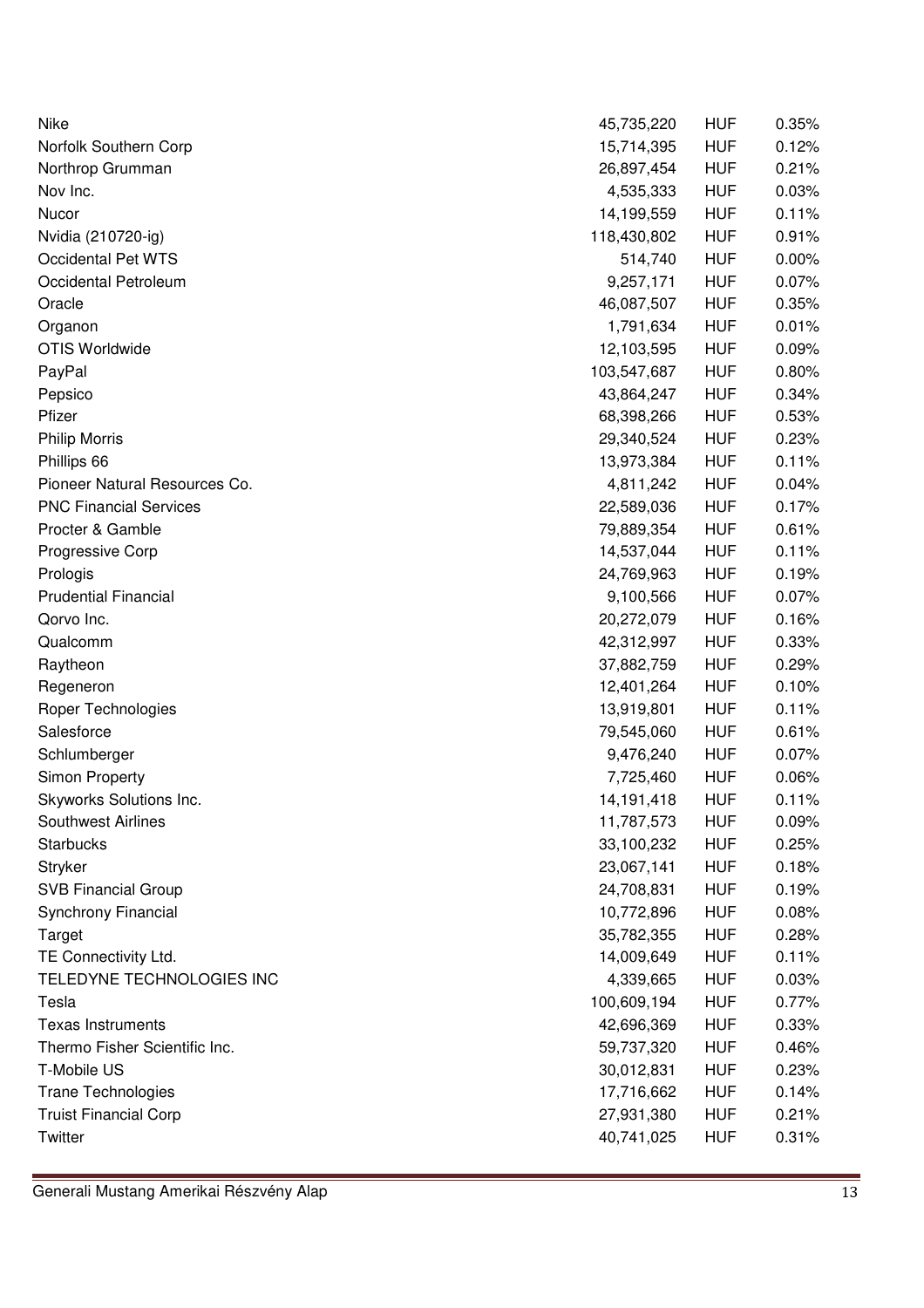| <b>Tyson Foods</b>                      | 7,096,671   | <b>HUF</b> | 0.05%    |
|-----------------------------------------|-------------|------------|----------|
| <b>Union Pacific</b>                    | 32,554,039  | <b>HUF</b> | 0.25%    |
| <b>United Rentals</b>                   | 9,443,972   | <b>HUF</b> | 0.07%    |
| UnitedHealth Group                      | 88,909,693  | <b>HUF</b> | 0.68%    |
| <b>UPS</b>                              | 30,783,719  | <b>HUF</b> | 0.24%    |
| US Bancorp                              | 16,865,399  | <b>HUF</b> | 0.13%    |
| <b>Valero Energy</b>                    | 5,778,701   | <b>HUF</b> | 0.04%    |
| <b>Verizon Communications</b>           | 61,372,348  | <b>HUF</b> | 0.47%    |
| Vertex Pharma                           | 20,891,691  | <b>HUF</b> | 0.16%    |
| VF Corp                                 | 7,893,315   | <b>HUF</b> | 0.06%    |
| Viacom CBS                              | 6,690,504   | <b>HUF</b> | 0.05%    |
| Viatris Inc.                            | 3,096,661   | <b>HUF</b> | 0.02%    |
| VISA INC.                               | 103,830,109 | <b>HUF</b> | 0.80%    |
| Wabtec                                  | 4,872,818   | <b>HUF</b> | 0.04%    |
| Walgreens Boots Alliance Inc            | 8,566,065   | <b>HUF</b> | 0.07%    |
| <b>Wal-Mart Stores</b>                  | 31,310,670  | <b>HUF</b> | 0.24%    |
| <b>Walt Disney</b>                      | 104,069,901 | <b>HUF</b> | 0.80%    |
| Waste Management                        | 20,739,082  | <b>HUF</b> | 0.16%    |
| Wells Fargo                             | 40,222,954  | <b>HUF</b> | 0.31%    |
| <b>Western Digital</b>                  | 9,481,125   | <b>HUF</b> | 0.07%    |
| Westrock                                | 15,755,248  | <b>HUF</b> | 0.12%    |
| Whirlpool                               | 3,227,132   | <b>HUF</b> | 0.02%    |
| <b>Xlinx</b>                            | 12,845,767  | <b>HUF</b> | 0.10%    |
| Zoetis                                  | 15,171,753  | <b>HUF</b> | 0.12%    |
| Követelések                             | 17,910,185  | <b>HUF</b> | 0.12%    |
| Befektetési jegy értékesítés            | 9,620,577   | <b>HUF</b> | 0.07%    |
| Generali Mustang Amerikai Részvény Alap | 9,620,577   | <b>HUF</b> | 0.07%    |
| Esedékesség Fizetés                     | 8,289,608   | <b>HUF</b> | 0.05%    |
| <b>Albemarle Corp</b>                   | 34,348      | <b>HUF</b> | 0.00%    |
|                                         |             |            |          |
| Altria                                  | 259,686     | <b>HUF</b> | 0.00%    |
| <b>American Tower</b>                   | 159,788     | <b>HUF</b> | 0.00%    |
| <b>Baxter Intl</b>                      | 52,843      | <b>HUF</b> | $0.00\%$ |
| <b>Carrier Global</b>                   | 30,196      | <b>HUF</b> | 0.00%    |
| Cerner                                  | 27,680      | <b>HUF</b> | 0.00%    |
| Chubb                                   | 38,485      | <b>HUF</b> | 0.00%    |
| Coca Cola                               | 317,059     | <b>HUF</b> | 0.00%    |
| Danaher                                 | 26,422      | <b>HUF</b> | 0.00%    |
| Deere                                   | 45,294      | <b>HUF</b> | 0.00%    |
| Devon Energy                            | 98,389      | <b>HUF</b> | 0.00%    |
| FedEx Corp.                             | 18,873      | <b>HUF</b> | 0.00%    |
| <b>General Electric</b>                 | 16,356      | <b>HUF</b> | 0.00%    |
| Hewlett-Packard                         | 121,917     | <b>HUF</b> | 0.00%    |
| Hewlett-Packard Enterpris               | 45,294      | <b>HUF</b> | 0.00%    |
| Johnson Controls                        | 44,961      | <b>HUF</b> | 0.00%    |
| Lam Research                            | 32,712      | <b>HUF</b> | 0.00%    |
| McKesson                                | 10,569      | <b>HUF</b> | 0.00%    |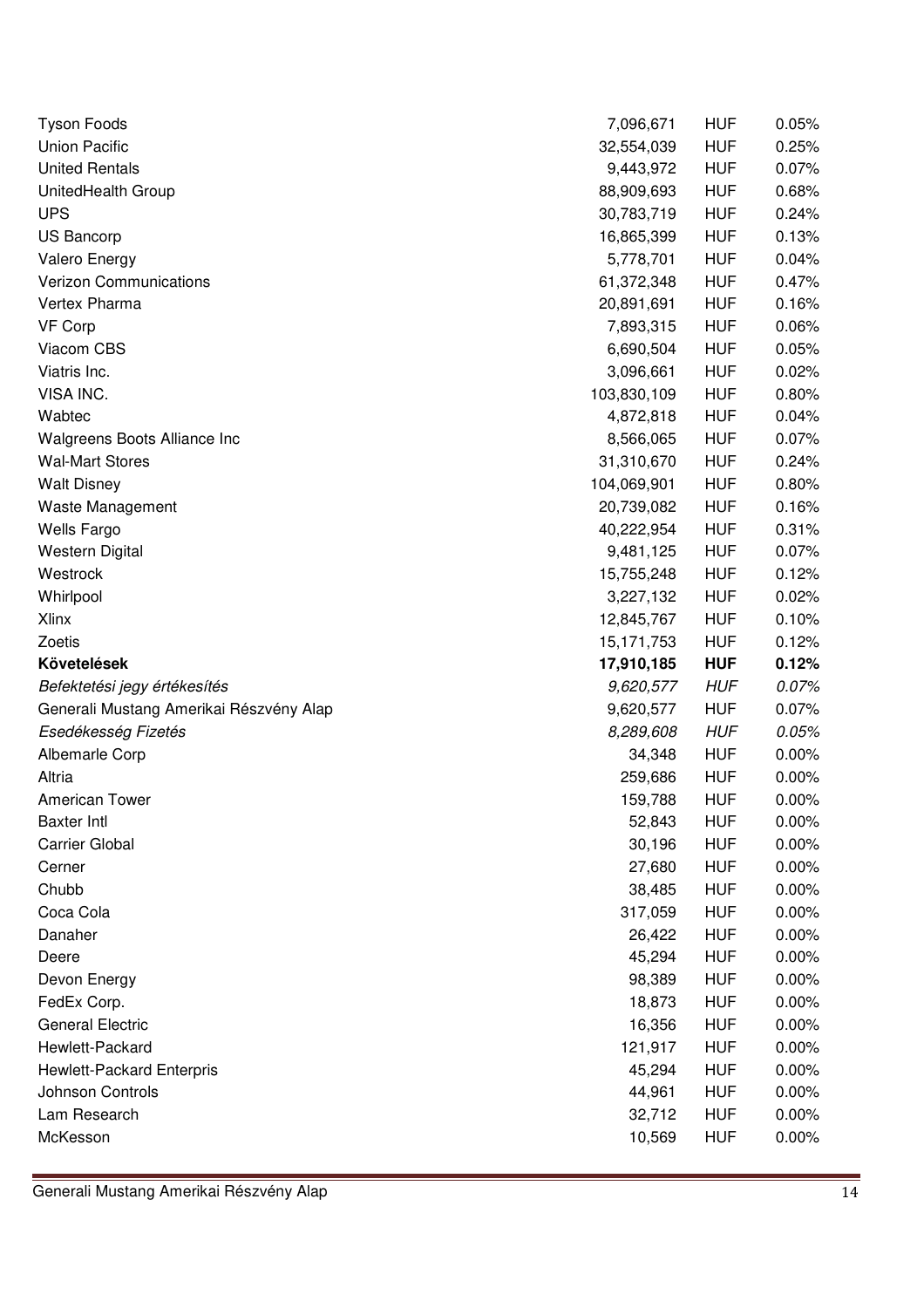| Medtronic                               | 181,843         | <b>HUF</b> | $0.00\%$ |
|-----------------------------------------|-----------------|------------|----------|
| Merck NEW                               | 327,124         | <b>HUF</b> | 0.00%    |
| Mondelez International                  | 79,265          | <b>HUF</b> | 0.00%    |
| Nike                                    | 69,199          | <b>HUF</b> | 0.00%    |
| Nucor                                   | 50,956          | <b>HUF</b> | 0.00%    |
| Nvidia                                  | 20,131          | <b>HUF</b> | 0.00%    |
| Occidental Petroleum                    | 2,516           | <b>HUF</b> | 0.00%    |
| <b>Philip Morris</b>                    | 352,584         | <b>HUF</b> | 0.00%    |
| Pioneer Natural Resources Co.           | 14,092          | <b>HUF</b> | 0.00%    |
| Schlumberger                            | 37,005          | <b>HUF</b> | 0.00%    |
| Spider                                  | 2,042,679       | <b>HUF</b> | 0.02%    |
| Stryker                                 | 47,559          | <b>HUF</b> | 0.00%    |
| Thermo Fisher Scientific Inc.           | 26,170          | <b>HUF</b> | 0.00%    |
| <b>US Bancorp</b>                       | 105,686         | <b>HUF</b> | 0.00%    |
| Vanguard S&P 500 ETF                    | 3,521,731       | <b>HUF</b> | 0.03%    |
| Viacom CBS                              | 30,196          | <b>HUF</b> | 0.00%    |
| <b>KÖTELEZETTSÉGEK</b>                  | $-32,313,267$   | <b>HUF</b> | $-0.23%$ |
| Befektetési jegy visszaváltás           | $-8,170,134$    | <b>HUF</b> | $-0.06%$ |
| Generali Mustang Amerikai Részvény Alap | $-8,170,134$    | <b>HUF</b> | $-0.06%$ |
| <b>Díjak</b>                            | $-24, 143, 133$ | <b>HUF</b> | $-0.17%$ |
| Alapkezelési díj                        | $-18,100,046$   | <b>HUF</b> | $-0.13%$ |
| Felügyeleti díj                         | $-1,087,263$    | <b>HUF</b> | $-0.01%$ |
| Forgalmazói díj                         | $-1,553,232$    | <b>HUF</b> | $-0.01%$ |
| Könyvelési díj                          | $-180, 139$     | <b>HUF</b> | 0.00%    |
| Könyvvizsgálói díj                      | $-473,582$      | <b>HUF</b> | 0.00%    |
| Különadó                                | $-1,553,233$    | <b>HUF</b> | $-0.01%$ |
| Letétkezelői díj                        | $-1,195,638$    | <b>HUF</b> | $-0.01%$ |

## **III. A forgalomban lév befektetési jegyek száma és az egy jegyre jutó nettó eszközérték**

Az Alap forgalomban lévő befektetési jegyeinek száma a tárgyidőszak végén, 2021.06.30-án:

"A" sorozat: 3 448 421 465 db<br>"B" sorozat: 273 644 879 db 273 644 879 db

Az Alap egy jegyre jutó nettó eszközértéke 2021.06.30-i forgalmazási napra érvényes nettó eszközérték alapján:

"A" sorozat: 3.086189 Ft<br>"B" sorozat: 0.029238 US 0.029238 USD